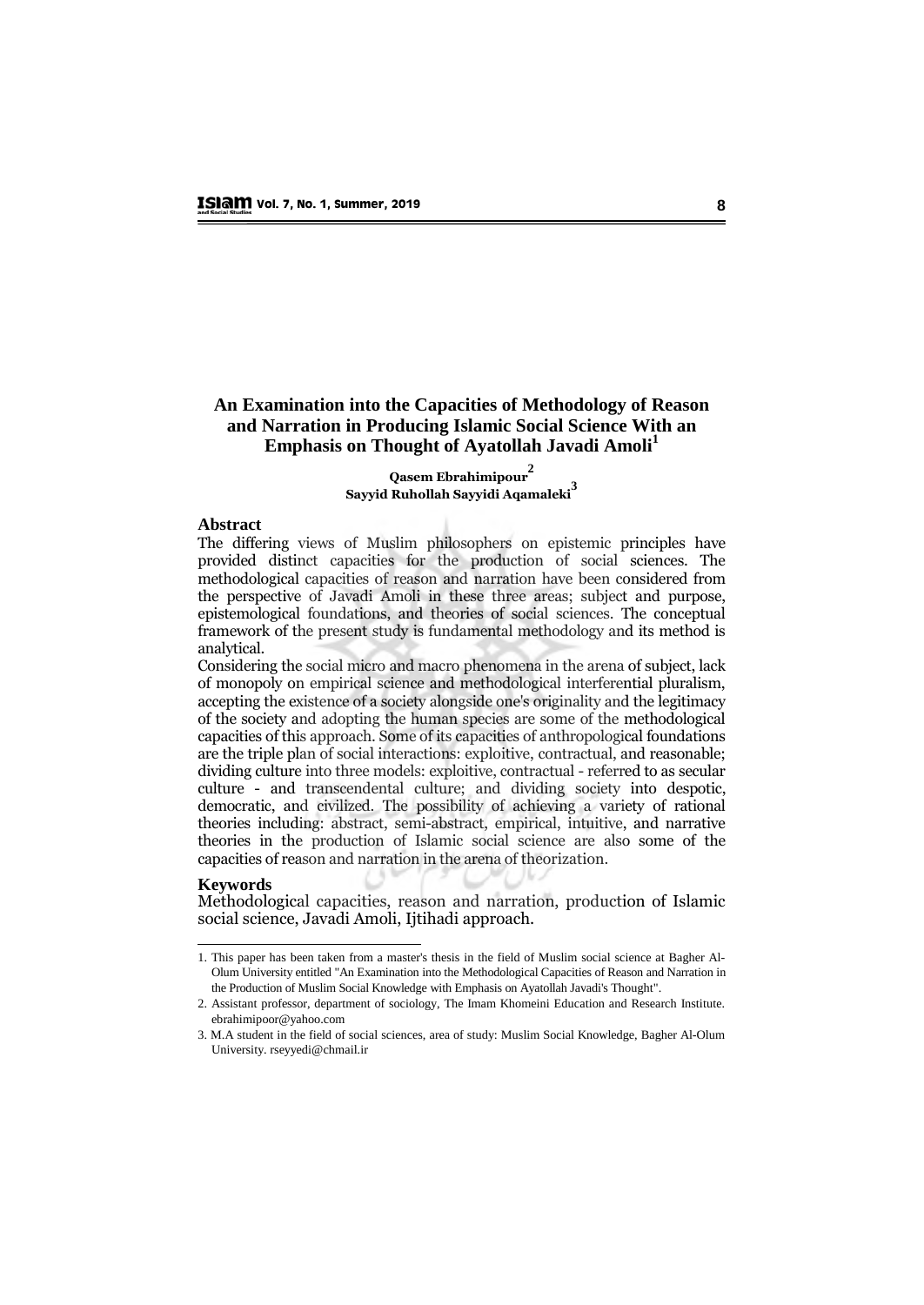فصلنامه علمي ــ پژوهشي

الللله الأنحان تناقل سال هفتم، شماره اول (پیاپی ۲۵)، تابستان ۱۳۹۸ (صفحات ۹۶-۱۱۸)

## **بررسی ظرفیتهای روش شناختی عقل و نقل در تولید علم اجتماعی اسلامی** با تأكيد بر انديشه آيتالله جواديآمليْ

قاسم ابراهیم پور سیدروحالله سیدی آقاملکه . \*\*\*

تاريخ پذيرش: ١٣٩٨/١/٣١

حكىدە

نگاه متفاوت فلاسفه مسلمان به مبانی معرفتی، ظرفیتهای متمایزی برای تولید علـوم اجتمـاعی فـراهم آورده است. ظرفیتهای روش شناختی عقل و نقل در سه عرصه: موضوع و غایـت، مبـانی معرفتـی و نظریههای علوم اجتماعی از منظر استاد جوادیآملی، مورد توجه قرار گرفته است. چارچوب مفهومی پژوهش حاضر، روششناسی بنیادین و روش آن، تحلیلی است.

توجه به پدیدههای اجتماعی خُرد و کلان در عرصه موضوع، عدم إنحصار علم به روش تجربی و کثرتگرایی تداخلی روشی، پذیرش وجود جامعه در کنار اصالت فرد و قانون.مندی جامعه و همچنین پذیرش انواع انسان از جمله ظرفیتهای روششناختی رویکرد مذکور است که طـرح سه گونـه تعـاملات اجتمـاعي: اسـتثماري، قـراردادي و عاقلانـه؛ تقسـيم فرهنـگ بـه سـه مُـدل: استثماری، قراردادی ـ که تحت عنوان فرهنگ سکولار از آن نـام بـرده می شـود ـ و فرهنگ متعـالي؛ تقسـيم جامعـه بـه اسـتبدادي، دموكراتيـك و متمـدن، در زمـره ظرفيتهـاي مبـاني انسانشناختی آن است. امکان دستیابی به انـواع نظریـههای عقلـی شـامل: نظریـههای تجریـدی، نیمه تجریدی، تجربی، شهودی و نظریههای نقلی در تولید علـم اجتمـاعی اسـلامی نیـز از جملـه ظرفیتهای عقل و نقل در عرصه نظریهپردازی است.

ل ماسع علوم السا كليدواژهها ظرفیت هـای روش شـناختی، عقـل و نقـل، تولیـد علـم اجتمـاعی اسـلامی، جـوادی آملی، رویکـرد اجتهادي.

تاريخ دريافت: ١٣٩٧/٨/١١

<sup>\*</sup> این مقاله برگرفته از پایاننامـه کارشناسیارشـد رشـته دانـش اجتمـاعی مسـلمین در دانشـگاه بـّاقرالعلومﷺ بـا عنـوان

<sup>«</sup>بررسی ظرفیتهای روششناختی عقل و نقل در تولید دانش اجتماعی مسلمین با تأکید بر اندیشه آیتالله جوادی» است. ebrahimipoor@yahoo.com \*\* استادیار گروه جامعهشناسی موسسه آموزشی و پژوهشی امام خمینی ﷺ \*\*\* دانشجوي كارشناسي|رشد علوم اجتماعي گرايش دانش اجتماعي مسلمين دانشگاه باقرالعلوم ءليه (نو يسنده مسئول) rseyyedi@chmail.ir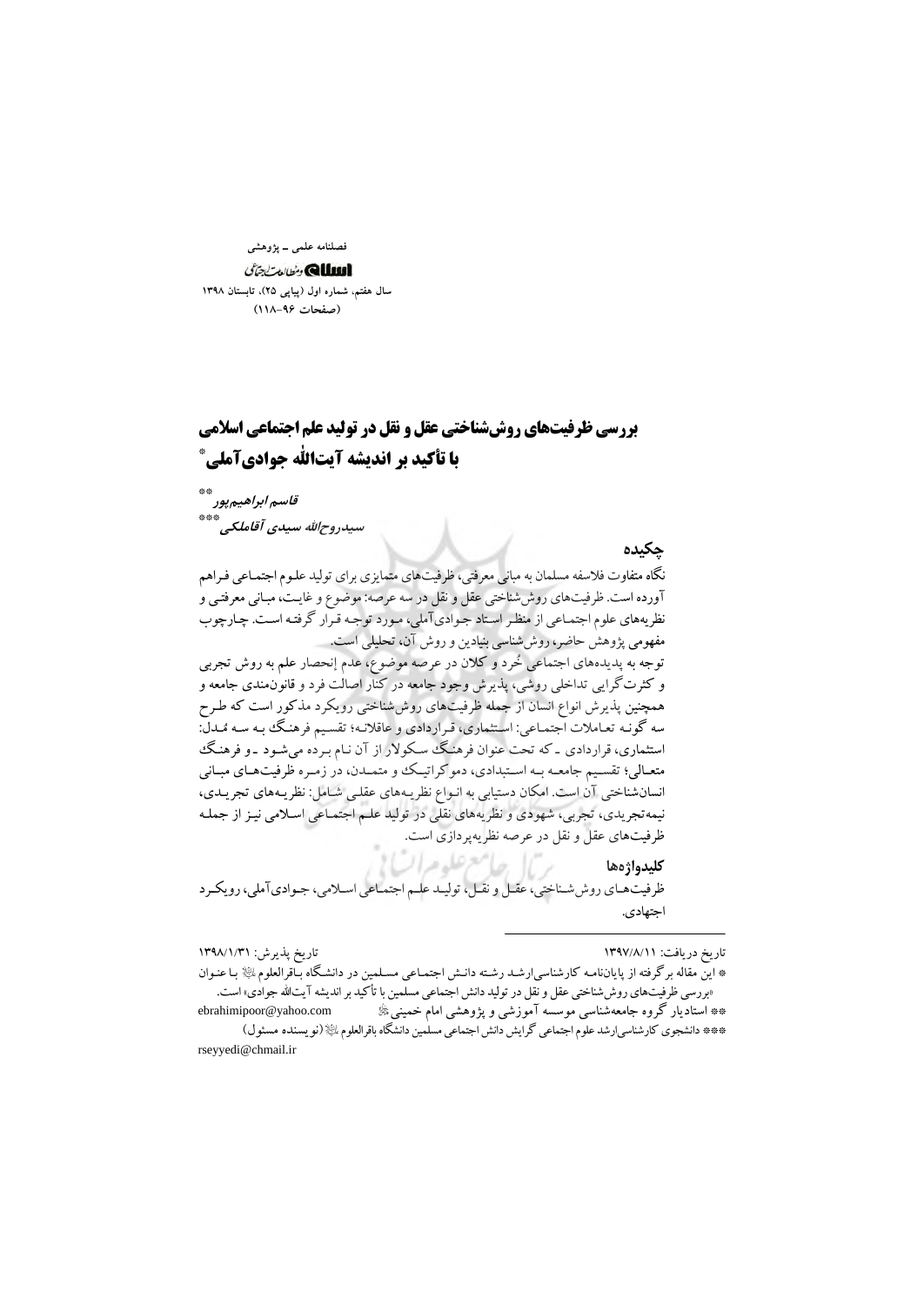#### ۰۱ مقدمه

تفاوت در مبانی معرفتی، تعدد مکاتب جامعهشناختی را بهدنبال داشـته اسـت؛ جامعهشناسـی پدیدارشناختی در حاشیه پدیدارشناسی هوسرل شکل می گیرد؛ مکتب کنش متقابل نمـادین از فلسفه پراگماتیستی جیمز، اثر می پذیرد؛ جامعهشناسی ماکس وبر و روششناسـی تفهمـی او از رویکرد فلسفی دیلتای به موضوعات انسانی و از نگاه پوزیتویستی بـه عـالـم و معرفـت بهرهمیبرد؛ حلقه انتقـادیِ فرانکفـورت در کنـار ماتریالیســم دیالکتیـکهِ مـارکس بـه فلسـفه دیالکتیکی هگل و ماتریالیسم فویرباخ نسب میرساند و روش۵ای علمـی کُنـت و دورکـیم در تکوین نظریههای جامعهشناختی به توصیف و نگرش یوزیتویستی آنها در برابر معرفت بازمی گر دد (پارسانیا، ۱۳۹۰: ص۱۴۲). از این منظر، تحولات درونی و معرفتی علـوم اجتمـاعی در غرب را می توان تحت تأثیر تحولات فلسفه ارزیبابی و تبیین نمبود. بنابراین، ببر مبنیای فلسفه اسلامي نيز ظرفيت علـوم اجتمـاعي متفـاوتي وجـود دارد. آيـتالله جـوادي بـهعنوان فیلسوف صدرایی، عقل و نقـل را در یـک رابطـه منطقـی و منسـجم بـهعنوان منـابع و ابـزار معرفت مي پـذيرد كـه روش را در سـطح تحقيقـات بنيـادين و در سـطح ايجـاد و سـاخت نظریههای علوم مختلف تحت تأثیر قرار می دهد.

به عقيده آيتالله جوادي، توجه به واژه عقل و وجود اشتراك لفظي در معاني مختلـف، قابلیت ترسیم جامعی انتزاعی دارد که در همه مکاتب نظری بهمعنای واحـد اسـتعمال شـود؛ هرچند دارای مصادیق متفاوتی باشد (جوادیآملی،۱۳۹۰: ص۳۰-۳۱)؛ زیرا بـهطور کلــ ,، کـار عقبل، استدلال است (حسینزاده، ١٣٨٣: ص٣٠) و تلاش مي كند در همين چارچوب به ارزیابی و سنجش استدلال های دیگر بپردازد. ازایـن(و، عقـل در اصـطلاح، بهمثابـه نیرویـی است که به سنجش و ارزیابی پرداخته و در دو حوزه نظر و عمل به کار گرفته میشود.

در حوزه نظر و ادراک، عقل به نیرویی گفته می شود که اندیشه را از وسوسههای حس، وهم، خيال و گمان مي رهاند، ولي از آنها به كلي دست نمي شويد، بلكه از افراط و تفريط می پر هیز د (جوادیآملی، ۱۳۸۸، «ج»: ص١١٩). بنابراین، عقل محصول معرفتبی است کـه پـا از سنخ یقین بوده و یا مفید طمأنینه و اطمینان عقلایی باشد.' در حوزه عمل نیز، نیرویـی اسـت

١. به تعبير رايج فن اصول فقه علم يا علمي باشد.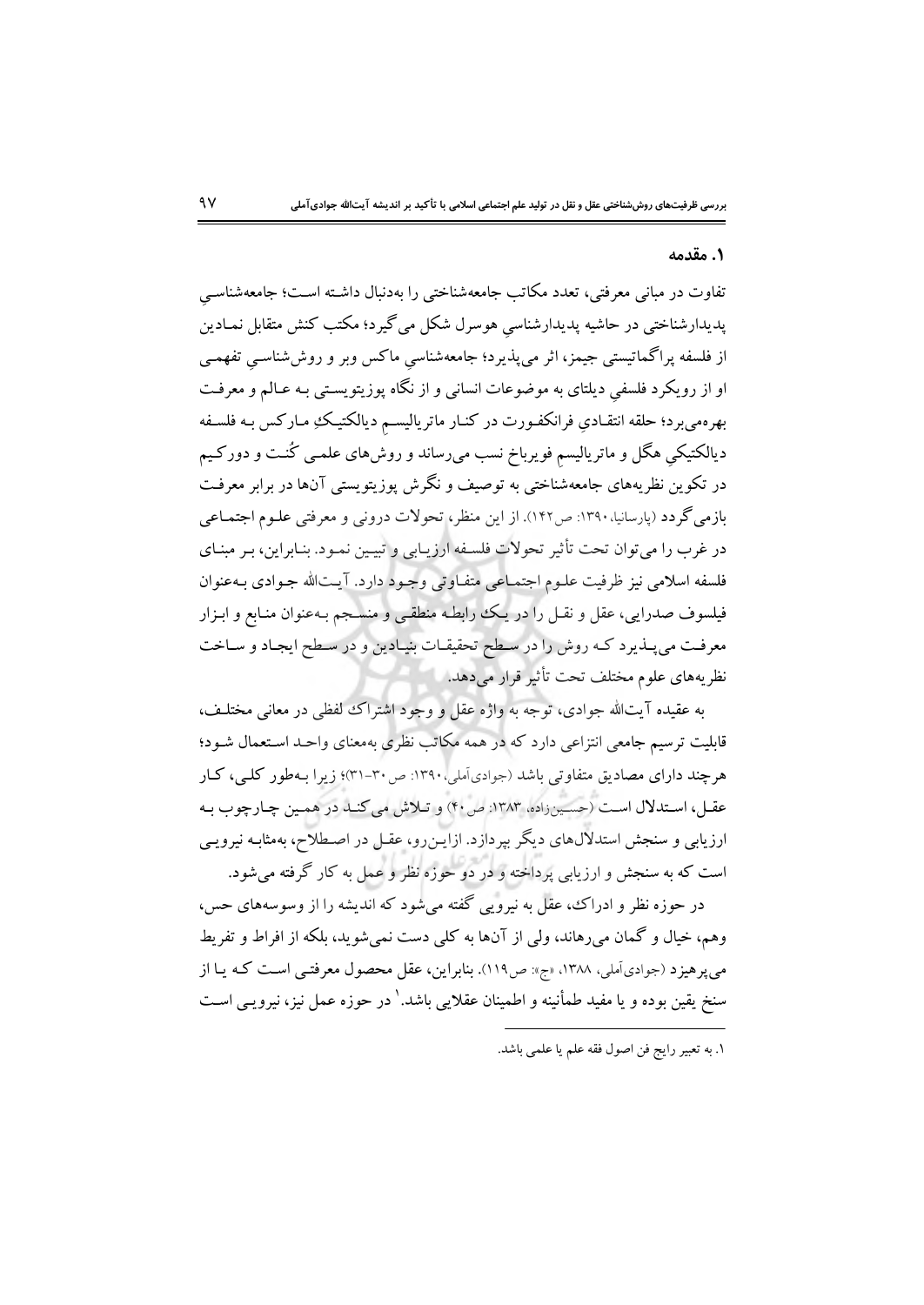که زانوی شهوت و غضب را مورد ارزیابی قرار می دهـد تـا انسـان از آنهـا نیـز بـه درسـتی بهره گیرد. از آن پس، انسان، خردمندانـه تصـمیم مـي گیـرد و بـهجـا عمـل مـي كنـد (همـو، ۱۳۹۰: ص۱۱۹). بنابراین، عقل در پژوهش حاضر، نیرویبی است کـه بـه ارزیـابی و سـنجش اعتبار انديشه و رفتار مى پردازد تـا مـرز ميـان يقـين، احساسـات، اوهـام و تمـايلات نفسـانى مشخص شو د.

در باب تعریف واژه «نقل» از منظر آیتالله جوادی، نیز آنچـه از قـرآن و روایـات و پـا نظریه و اقوال علمایی که کاشف از قر آن و روایات است و بهصورت منقـول و یـا مکتـوب به او رسیده «نقل» یا «دلیل نقلی» نامیده می شود (جوادیآمله ، ۱۳۸۹، «ب»، ج۴: ص۱۴۲)؛ البتـه نقل، عین وحی و مساوی با آن نیست، بلکه در کنـار عقـل، یکـی از راههـای دسـت یابی بـه وحي است؛ زيرا اگرچه الفاظ قرآن همانند مطالب آن، وحي الهـي اسـت، امّـا فهـم مفسّـر، فقيه، متكلم و فيلسوف از آيات قرآنـي قابـل مقايسـه بـا فهـم پيـامبر ﷺ و معصـومان ﷺ از آيات قرآني نيست و احتمـال خطـا و اشـتباه در فهـم آن وجـود دارد (همـو،١٣٩٠: ص٣٣). ازاین٫و، در مقام استنباط از متون دینی، عصاره فهم روشـمند متفکـران، دلیـل نقلـی معتبـر بهحساب مي آيد و نه وحي (همو، ١٣٨٩، «ب»، ج١٠: ص١٤۶). با روشن شدن معنـاي مـوردنظر از عقل و نقل، اکنون میتوان مسأله پژوهش حاضر را این گونـه مطـرح کـرد کـه از منظـر آیتالله جوادیآملی، عقل و نقل از چه ظرفیتهای روششناختی در تولیـد علـم اجتمـاعی اسلامي برخوردارند؟

# شروبث كاه علوم السابي ومطالعات فريجي

آثار مرتبط با روش شناسبي علـم اجتمـاعي و انسـاني اسـلامي بسـيار هسـتند. «جامعهشناسـي اسلامي، ضرورت و اهميت آن» (خيري، ١٣٨۶)، «فلسفه روش تحقيق در علوم انساني» (ايمان. ۱۳۹۱)، «روش شناسی انتقادی حکمت صدرایی» (پارسانیا، ۱۳۹۰)، «جهانهای اجتماعی» (همو، ۱۳۹۱)، «نظریه و مشاهده در علوم اجتماعی» (ابراهیمیپور، ۱۳۹۵)، «روش در علـوم اجتمـاعی از دیدگاه مکتب پوزیتویسم، مکتب تفهمی و فلسـفه اسـلامی» (همـو، ۱۳۹۴)، «نظریهسـازی دینی در علوم اجتماعی» (بستان، ۱۳۹۲)، «سنجش و اکتشاف» (عابـدي شـاهرودي، ۱۳۹۴) و «روششناسی علوم اجتماعی» (خسروپناه، ۱۳۹۴) از آن جملهاند. آثار مذکور بهطور کلم، بـه

٢. پيشينه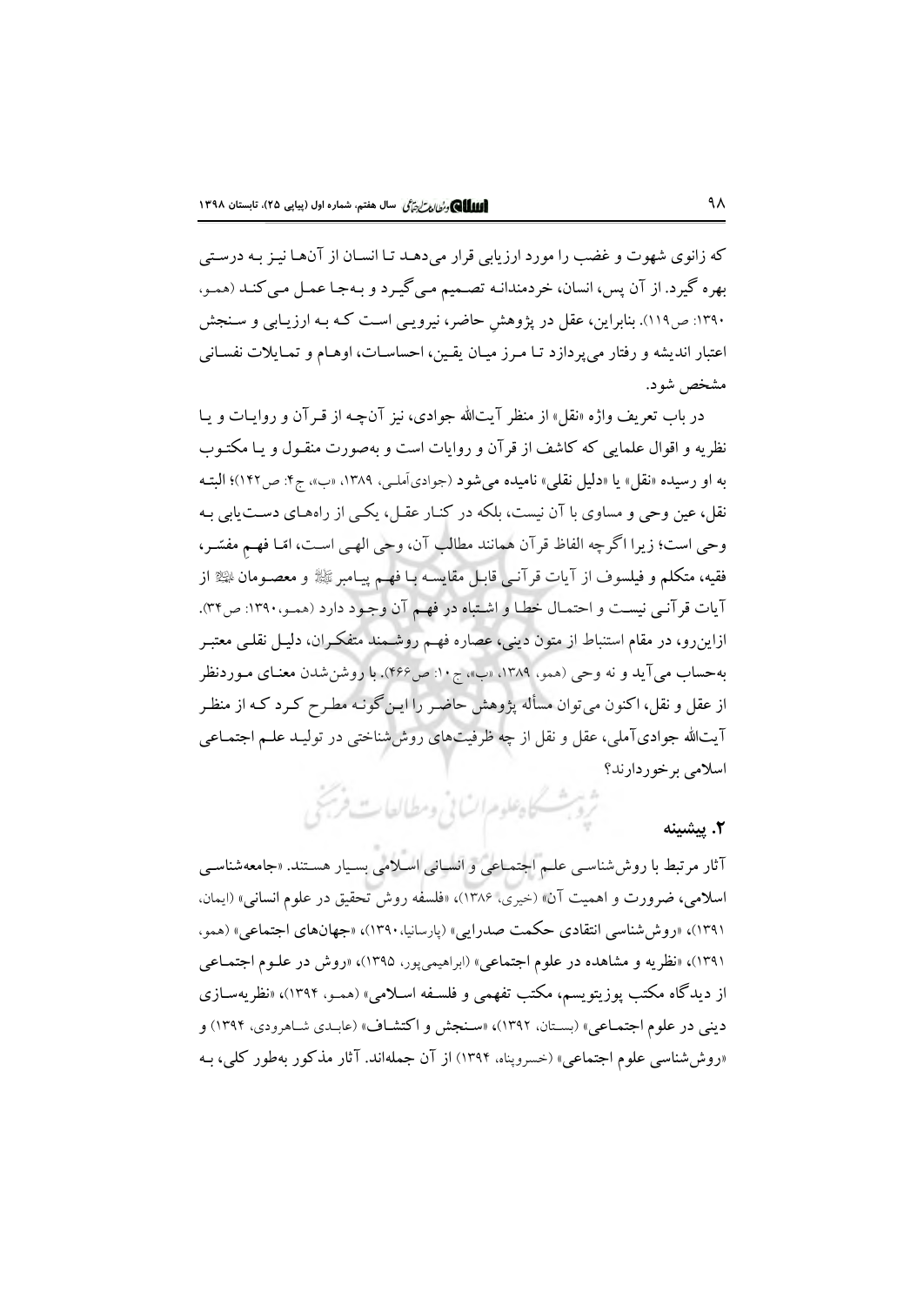دو دسته تقسیم می شوند: برخی با ادبیات مفهـومی روششناسـی مطـرح در علـوم انسـانی و اجتماعی موجود (یعنی توصیفی، تبیینی، تفسیری، انتقادی و هنجاری) بدان پرداختهانـد، امـا برخی دیگر، از مسیر روش استنباط علـم در چـارچوب سـنتی دیـن؛ یعنـی اصـولفقـه، ایـن مرحله را آغاز و تلاش میکنند مسائل علوم انسانی را بهطور کلـی از طریـق بـازتعریف آن، پاسخ دهند. امـا هـيچيـك، ظرفيتهـاي منـابع معرفتـي عقـل و نقـل، را بررسـي نكردهانـد. بنابراین، پـژوهش حاضـر در پـی توضـیح پیامـدهای عقـل و نقـل در تولیـد علـم اجتمـاعی اسلامي است.

#### **۳. چارچوب مفهومي**

سطح عمیقی از روش وجود دارد که با تکیه بـر مجموعـهای از مبـادی و اصـول موضـوعه، رویکردها، مکاتب نظری و نظریههای متناسب با مبانی و اصول موضوعه را پدیـد مـی آورد. به علمبی کـه ایـن سـطح از روش را مطالعـه می کنـد، روششناسـی بنیـادین می گوینـد. در روششناسی بنیادین، بستر فـردی تـاریخی، فرهنگـی و اجتمـاعی و مبـانی نظـری و منطقـی نظریـه علمـی مـورد بررسـی قـرار میگیـرد. همچنـین روششناسـی، عهـدهدار محورهـایی همچون: ارتباط مبانی و اصول موضوعه نظریهها با رویکردها و نظریـههای درون یـک علـم موجود، بررسی انحراف نظریهها از مبانی منتخب خود و زمینهسازی نقـدهای مبنـایی اسـت (پارسانیا، ۱۳۹۲: ص ۴۱). از روش شناسی بنیادین به دو شیوه می توان استفاده کرد؛ ابتدا، حرکت از متن نظریه به سمت عوامل ایجادی و زمینـههای نظـری و غیرنظـری اسـت. دوم، حرکت از مسیر زمینههای نظری و غیرنظری بهسوی نظریه (همو، ۱۳۹۷: ص۱۴) کـه بررسـی هریک از زمینههای نظری و غیرنظری بهصورت جداگانه نیز امکان پذیر است. بر این اساس در پژوهش حاضر، عقل و نقل را از حیث تاریخی، فرهنگی و اجتماعی مـورد بررسـی قـرار نمی دهیم، بلکه تلاش می کنیم ضمن استفاده از شیوه دوم به بررسـی پیامـدها و ظرفیتهـای منطقی دو منبع معرفتی عقل و نقل، در تولید علم اجتماعی اسلامی پرداختـه و بـا توجـه بـه

۱. حمید پارسانیا، «چرا باید ابن خلدون را اشعری خواند»، فصلنامه تخصصی علوم انسانی اسلامی صدرا، ش۲۶ و ٢٧، س ٧، ١٣٩٧: ص ١٤.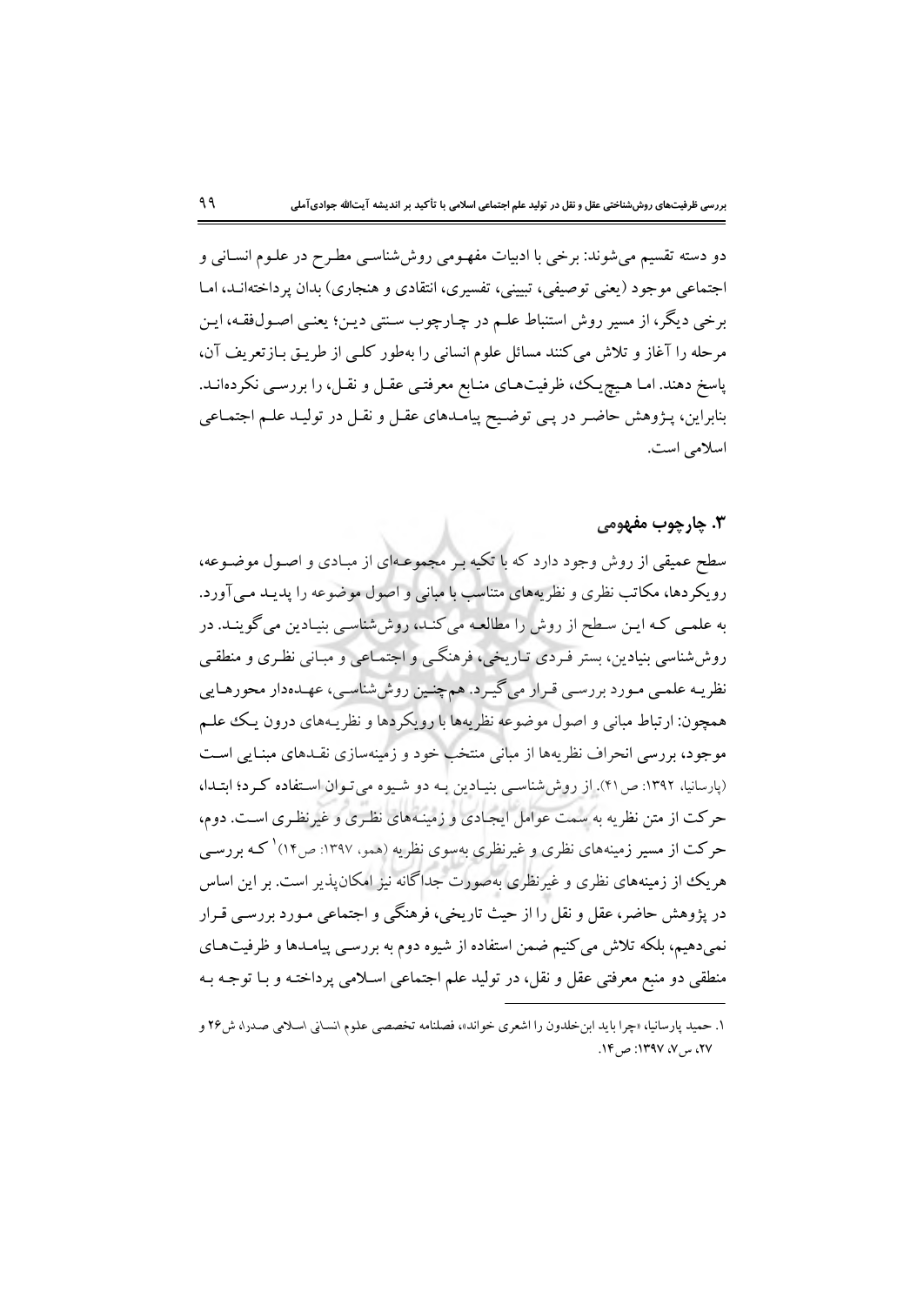مبانی منتخب آیتالله جوادی در باب مبانی معرفتشناختی دین، لوازم مبانی ایشان را مـورد توجه قرار دهیم. بدیهی است که ظرفیتشناسی، زمانی معنادار است کـه عرصـه معرفتـی و نظری مورد پژوهش، از مرزبندی دقیقی برخوردار نباشد. بنابراین، به علت عـدم تولیـد علـم اجتماعی اسلامی بهمثابه یک علم مدوّن و عدم وجـود صـورت بندی دقیقـی از آن، ارتبـاط عقــل و نقــل و پیامــدهای آن را در علــم اجتمــاعی اســلامی مــورد پــژوهش قــرار داده و ظرفیتهای عقل و نقل را در شکل گیری این علم تا حد توان پی خواهیم گرفت.

البته باید توجه داشت که آیتالله جوادیآملی، در بخشهایی از آثارشـان نظیـر: کتـاب ولايت فقيه، مفاتيح\لحيات، جامعه در قرآن، كوثر كربلا، تفسير تسنيم و… در تحليل مسـائل اجتماعی و در امتداد مبانی خود، به سخنانی تصریح کردهاند کـه تـلاش کـردهایم آنهـا را گردآوری کنیم، اما چون درباره علم اجتماعی بهطور مشخص، نظریـه مـدوّنی از ایشـان در دست نبوده و صرفاً اصل مبانی و یک سری تحلیل های اجتمـاعی پراکنـده در سـخنرانی۵ا و مکتوبات ایشان وجود دارد، کوشیدهایم پس از جستجوی فراوان در آثار ایشـان و ناامیـدی از یافتن نکاتبی درباره موضوع پژوهش، از سخنان دیگران، در شرح و تکمیل مطالب ایشـان بهره ببریم. بنابراین، پژوهش حاضر بـا اسـتفاده از الگـوی روششناسـی بنیـادین و توجـه بـه روش تحلیلی–کتابخانهای در بخش گردآوری، ظرفیتهای روششناختی عقل و نقل را در تولید علم اجتماعی اسلامی، با تأکید بر اندیشه آیتالله جوادیآملی بررسی مـیکنـد؛ البتـه در بررسی لوازم و استنطاق مبانی، توجه به قوانین منطقی و قواعـد عقلایـی محـاوره مـدنظر قرار دارد، تا تحمیل رأی نگارنده بر مبانی آیتالله جوادی صورت نگیرد.

٠-٣. انواع عقل

بهطور کلی در آثار آیتالله جـوادیآملی، عقـل دارای دو تقسـیم.بندی کلـی اسـت کـه شامل بُعد هستي شناختي (جوادي اَملي، بي تا، صوت ٣٥۶) و معرفتشناختي مي شود. البتـه چـون محل نزاع، حول محور عقل، بهمثابه منبع معرفتی است، صرفاً بـه بُعـد معرفتشـناختی عقـل پرداختـه و سـطوح مختلـف آن را مـورد توجـه قـرار مـىدهيم (همـو،١٣٩٠: ص٢٣). بـا ايـن توصیف، عقل بهلحاظ موضوع شناخت، بـه نظـری و عملـی (شـیرازی، ۱۹۸۱م، ج۱: ص۳۶۸ و جوادي آملي، ١٣٨١: ص١٣٢-١٣۴)، بهلحاظ تعلقات، بـه آزاد و اسـير (جـوادي آملي، ١٣٨٩ح، ج١:

بربال جامع علوم السابي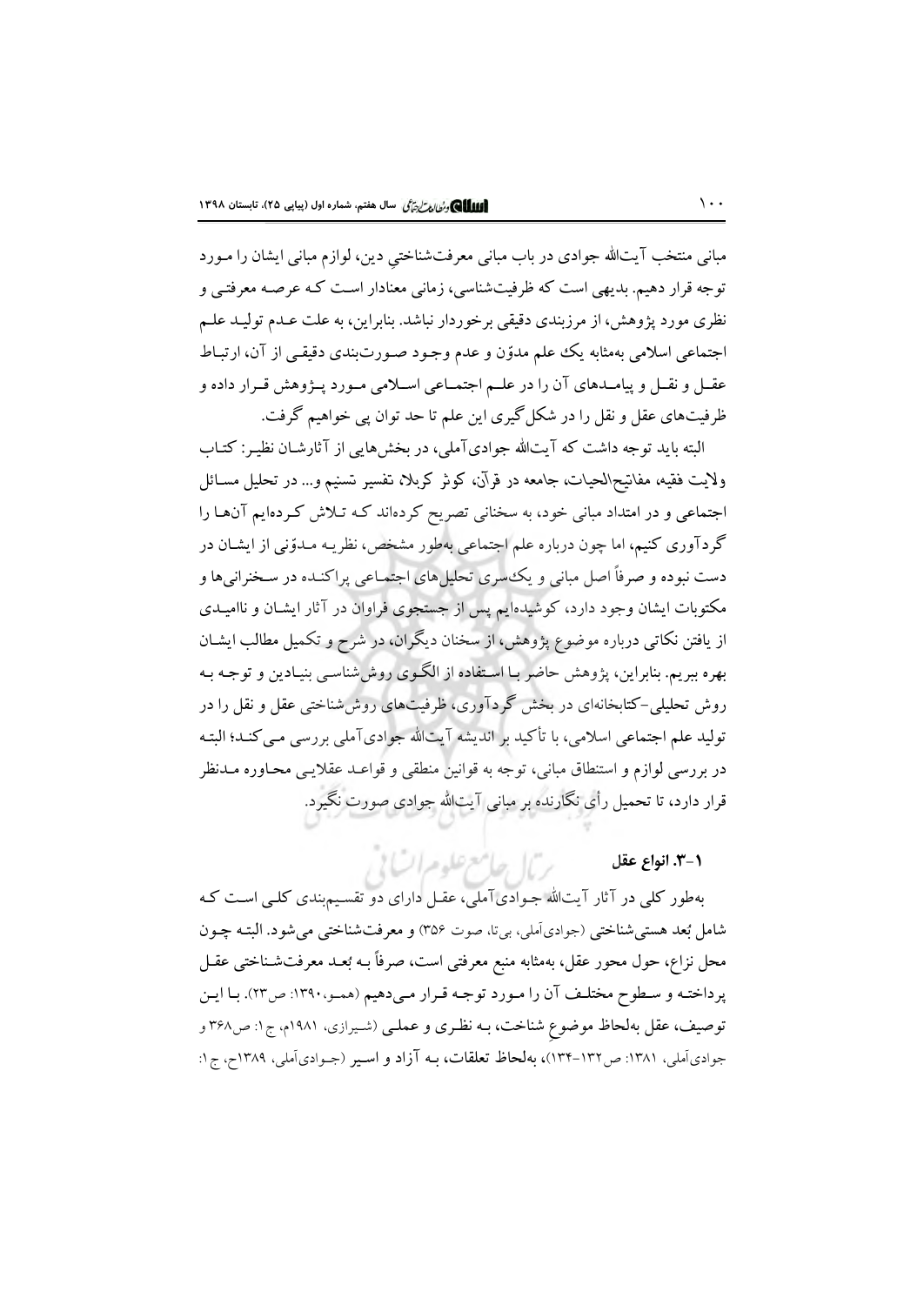ص ٢١ – ٢٢) و بهلحاظ منبع شناخت، به عقل مفهومي (پارسانيا، ١٣٩۴: ص٨٧) كه شـامل عقـل تجریدی، نیمه تجریدی و تجربی است (جوادی آملی، ۱۳۹۰: ص۲۵ - ۲۶) و عقـل نـاب (همـان) که شامل عقل شهودی و عقل قدسی است (پارسانیا، ۱۳۹۰: ص۵۶–۵۸) و عقل ابزاری (همان: ص۵۸) تقسیم میشود.

فرآیند ادراکی عقل با توجه به انواع مذکور بر پایه بدیهیات، از دریچه مفـاهیم ذهنـی و عقل مفهومی، آغاز و با استفاده از استدلالهای منطقی تلاش می کند با توجه بـه سـه دسـته: تجریدی، نیمهتجریدی و تجربی به پاسخی درخور توجه درباره مسائل خـود دسـت یابـد؛ البته اگر در دسته مفاهیم تجربی خـارج از چـارچوب بنیانهـای تجریـدی متناسـب بـا خـود عمل کند، به مسیر عقلانیت ابزاری ره می،یابد. از سوی دیگر، عقل در مرتبه ناب از مفـاهیم گذر کرده و حقیقت اشیاء را نزد خود می پابد. عقل قدسی، مرتبهٔ ارتقاءیافتهٔ عقـل شـهودی است که همه کمالات را نزد خود می پابد. ۱ با توجه بـه فرآینـد ادراکـی عقـل، پژوهشـگر علمی می تواند با عبور از گزند خطاهای روششناختی و به کارگیری صحیح انواع عقـل در جای خود، به شناخت صحیح و روش مند دست یابد.

#### ٣-٣. انواع نقل

بررسی انواع نقل، همانند انواع عقل، بیانگر میزان حجیت و اعتبار هر یک از انـواع آن بوده و منزلت نقل در هندسه معرفت دینبی را مشخص می کنـد. بـا ایـن توصـیف، نقـل بـه سندي- دلالي كه شامل نص و ظاهر (صدر، ۱۴۲۶ق، ج۲: ص۱۷۹)، محكم (جوادي آملي، ۱۳۸۹، «ب»، ج۱۳: ص١٠٢ و ابنبابويه، ١٣٧٨ق، ج١: ص ٢٩٠) و متشابه (مصباح يزدي، ١٣٨٩، ج٢: ص١٧۶ - ١٧٧)، قطعي السند- ظني السند (جوادي آملي، ١٣٨٩، «الف»: ص٣٥)، عبام (صدر، ١٤٢۶ق، ج٢: ص١٠٣) و خياص (أخونيد خراسياني، ١٤٢٩ق، ج٢: ص١٩١) و مطليق (ميبرزاي قمبي، بي تيا، ج١: ص۲۲۱) و مقید (ولایی، ۱۳۹۱: ص۳۶) است، تبیینی <sup>۲</sup>– تجویزی (بستان، ۱۳۸۸: ص۲۲ – ۲۴) که

١. عقل شهودي ارتباط وثيقي با وحي و در يبي آن بـا نقـل پيـدا مي كنـد كـه مسـير عقلانيـت وحيـاني را فـراهم میسازد. ازاینرو دلیل نقلی با تکیه بر بنیانهای عقلی قابلیت تحلیل در علوم مختلف را پیدا می کند.

۲. تبیین در گزارههای نقلی محدود به تبیین حسی نیست. بنـابراین، ظرفیتهـای معناکاوانـه و تفسـیری را نیـز در بو مي گيو د (يارسانيا، ١٣٩١، ص١٨٨ - ٢٨٩).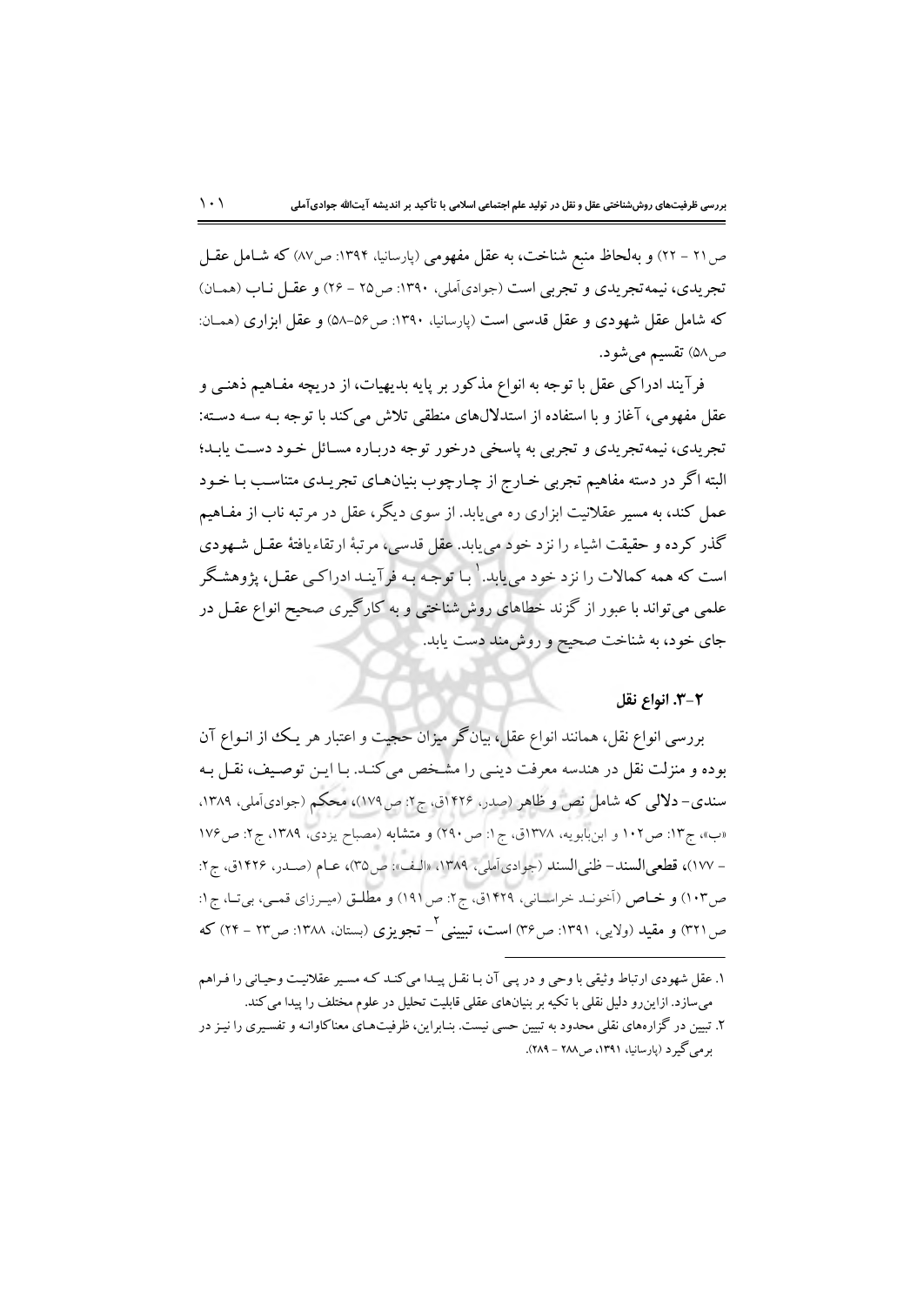دلیل نقلی تجویزی به دو دسته: الزامی- غیرالزامی و نظامساز (صدیق اورعبی، ۱۳۸۲: ص۵۳) تقسیم میشود، تکلیفی-وضعی (جمعی از پژوهشگران زیر نظر شاهرودی، ۱۴۲۶ق، ج۳: ص۳۵۵ و ملکزاده، بنتا: ص٧ – ٨)، و معرفتي (هستي شاختي، معرفتشناختي و انسان شناختي) تقسيم مي شود.

پژوهشگر علم اجتمـاعی بـا اسـتفاده از یافتـههای نقـل معرفتـی و ضـمیمهسـاختن آن بـه یافتههای عقل تجریدی، نیمه تجریدی، تجربی و ناب که با آنهـا مناسـبت موضـوعی دارد، تلاش می کند روابط میان عقل و نقل را کشف کند، اما پیش از آن، ارتباط میان انـواع نقـل نیز برقرار است؛ یعنی برخی از انواع نقل در ارتباط با یکدیگر عام و خاص، مطلـق و مقیـد، تبیینی و تجویزی، محکـم و متشـابه، نـص و ظـاهر و... بـوده و پـس از جمع بنـدی کلـی بـه یافتههای عقل عرضه می شوند. بنابراین، صورتهای متفاوتی نیـز بـرای رابطـه میـان عقـل و نقل متصور است که در ادامه بدان می پردازیم.

#### ٠٣-٣. رابطه عقل و نقل

عقل در تعامل با نقل، به حسب موارد و موضوعات، نقش۵ای مختلفی ایفـا می کنـد. در برخی موارد، عقل، نقش میزان و در موارد دیگر، نقش مفتاح و گاه نیز نقـش مصـباح را بـر عهده دارد. نقل نیز در تعامل با عقل، به حسب موارد یادشده، کارکردهای معرفتی مختلفی پیدا می کند. نقل، نسبت به مواردی که عقل، میزان و یا مفتاح است، احکام ارشـادی اظهـار می کند و نسبت به موضوعاتی که عقل در قیاس با آنها مصباح است، احکام تأسیسی و یـا اوامر مولوی صادر می کند. عقل، حتی در مواردی با کمک حس، احکامی صـادر می کنـد که در معرض إنکار و نفی نقل قرار نمی گیرد (پارسانیا، ۱۳۹۰: ص۱۵۶). این که گفتـه می شـود عقل، حکم صادر می کند؛ یعنی عقـل، حکـم خـدا را میفهمـد؛ زیـرا عقـل، هیچ گـاه حـق ربوبیت نداشته و به جمع مصالح و مفاسـد آگـاه نیسـت. بنـابراین، نمیتوانـد حکـم مولـوی داشته باشد و صرفاً کاشف واقع است (جوادیآملی،۱۳۹۰: ص۳۹ – ۴۰). با این توصـیف، اگـر به عقل و نقل با رویکرد تولید علم بنگریم، عقل تجریدی پـیش از هـر چیـز، گـزاره اولـی ـ یعنی، اصل امتناع اجتماع متناقضین ـ را بهخوبی میفهمد و در ظل آن، گزارههای بـدیهی را کاملاً ادراک مینماید، مانند: بطلان جمع دو ضـد، جمـع دو مثـل، دور و سـلب شـیء از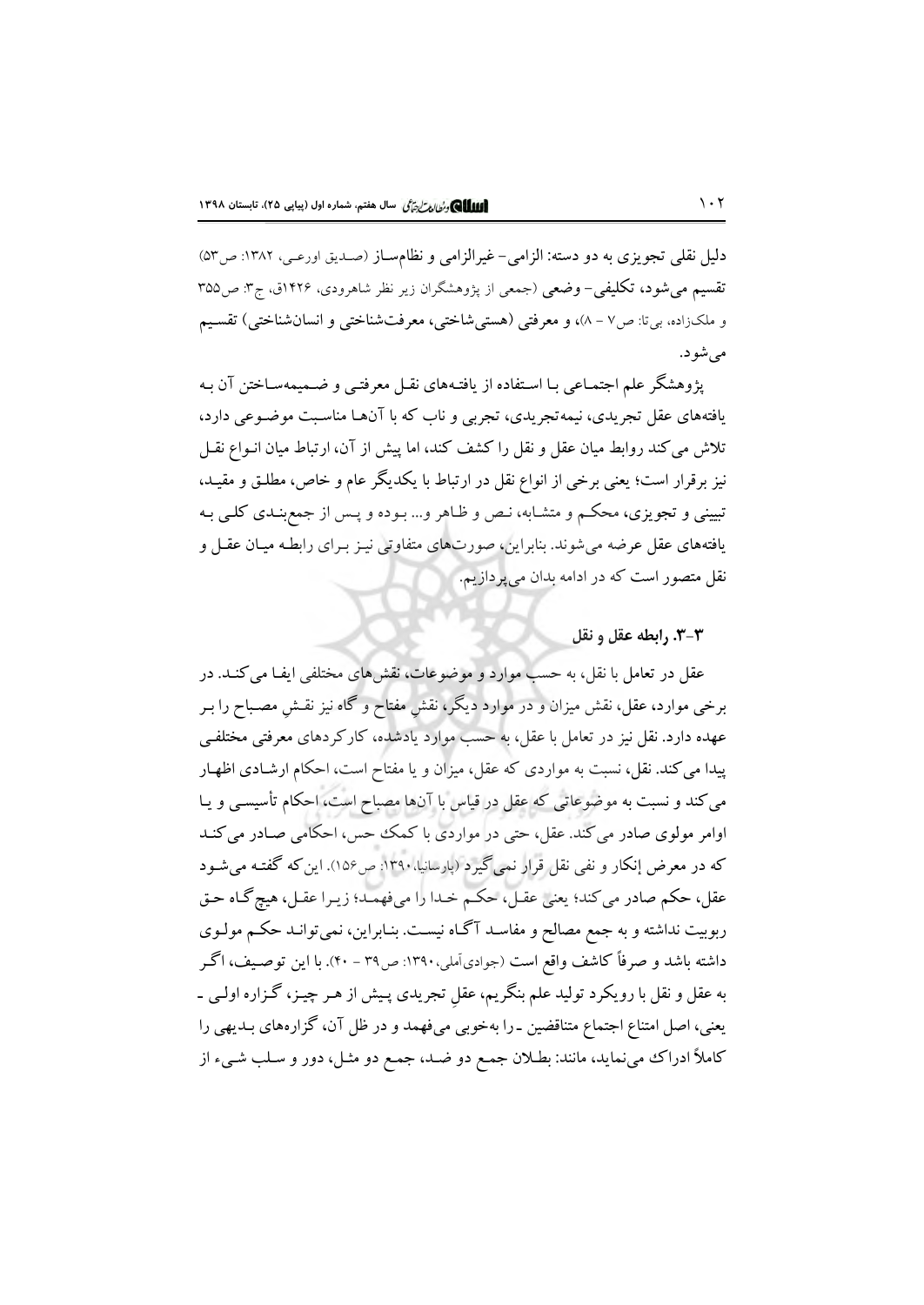نفس. آنگاه در مسیر پاسخ گویبی به مسائل، سایر مطالب نظری را با ارجاع به بـدیهی، مبـین مینماید و شعاع چنین عقل نظری کلی:گر (تجریدی، متافیزیکی یا فلسفی) و جهان بین کـه عرصه فلسفه الهي است، حكمت عملي را در برمي گيـرد؛ زيـرا حكمـت عملـي در رديـف علوم جزئي است و تحت اشراف علم كلي و فلسفه اعلاء است؛ چون اصـل وجـود نفـس و تجرد آن، داشتن شئون متعدد نظري و عملي، احتياج به تهذيب و تزكيه، اصل وجود حُسـن و قبيح در جهان و وجود اصل بايد و نبايد در عالم بايد در فلسفه مطلـق اثبـات شـود (همـان: ص٣١). بنابراين، نقطه آغاز پيامد عقل در سـاحت توليـد علـم، از فلسـفه آغـاز و بـه علـومي جزئي تر نظير: اخلاق، تدبير منزل، فقه و... ختم مي شود.

۰۴-۳. ظرفیتهای روش شناختی

بهطور کلی، علـم از سـه جـزء: موضـوع، مبـادی یـا مبـانی و مسـائل (کـه پاسـخ بـه آن نظریههای علمی را میسازد)، تشکیل میشود (حلبی، ۱۳۸۵: ص۳۲۶). بنـابراین، ظرفیتهـای روششناختی (پیامدهای منطقی) عقل و نقل را می توان در سه سـاحت؛ موضـوع و غایـت، مبانی نظری و نظریههای علمی ـ که از ارکان مهم شکل گیری علم اجتماعی اسلامی است ـ مورد بررسی قرار داد.

۰–۴–۳. موضوع و غايت علوم اجتماعي

یکی از ظرفیتهای استفاده از عقل و نقل، تبیین حـدود و ثغـور موضـوع و غایـت علـم اجتماعی اسلامی است. بدین ترتیب به عقیده آیتالله جوادیآملی، موضوع علـوم انسـانی و از جمله علوم اجتماعی، انسانِ دارای روح مجرد است. انسانشناسبی نیـز بـا تأثیرپــذیری از جهانی بینی الهی که در هستی شناسی مورد توجه قرار می گیرد، اصالت و حقیقتِ انسان را به روح او مي داند (جوادي آملي، ١٣٨٩، «الف»: ص٧٢ – ٧٣). به نظر مي رسد مطالعه چنـين انســاني در عرصه علم اجتماعی ـ که همان موضـوع علـم اجتمـاعی اسـت ـ شـامل دو جهـت گیری کلي است: برخي، زندگي اجتمـاعي انسـانها را بـا همـه حـالات و عوارضـي کـه در قالـب پدیدههای اجتماعی، قانون.ندیها و ساختارهای اجتماعی، تجلی می کند، مورد توجه قـرار میدهند (أقاجانی، ۱۳۹۴: ص۸)، اما برخی دیگر، هویت معنـادار کـنش اجتمـاعی را موضـوع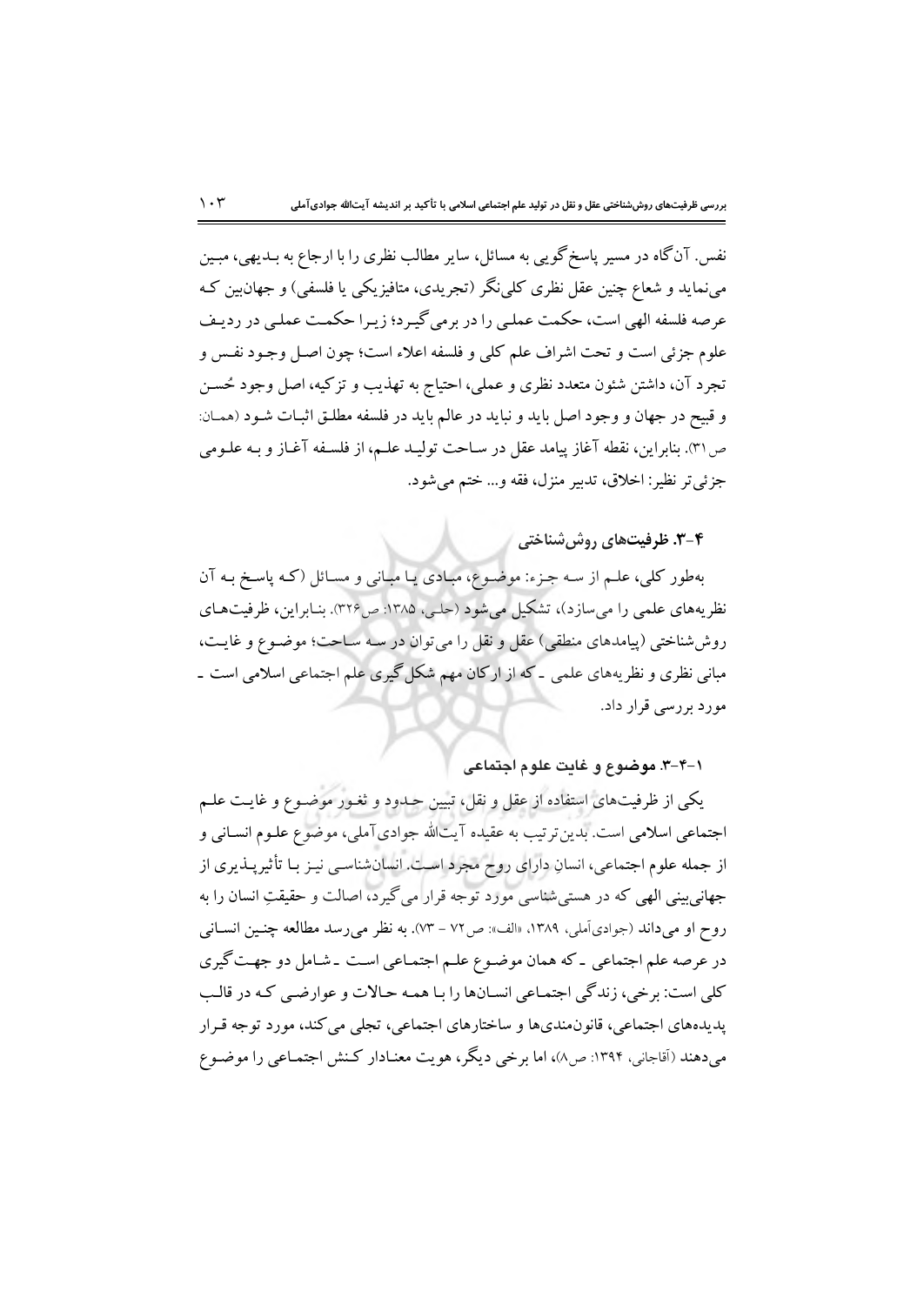علم اجتماعی می داننـد کـه واحـد تحليـل آنهـا از عامليـت آغـاز می شـود (پارسـانيا، ۱۳۹۱: ص٢٥٥). بنابراين، عقل تجريـدي و متـافيزيكي بـا توجـه بـه اسـتدلالهاي عقلـي و منطقـي، نخست به حقیقت انسـان و پـس از آن بـه لـوازم وجـود و حقیقـت او پـی می بـرد. یکـی از ظرفیتها و پیامـدهای منطقـی ایـن عقلانیـت، توجـه بـه مسـأله عاملیـت و سـاختار در علـم اجتماعی اسلامی است؛ البته پاسخ گویی بـه ایـن مسـأله نیازمنـد پژوهش۵عـای گسـتردهتری اسـت؛ همانگونـه كـه بيشـتر متفكـران علـوم اجتمـاعي موجـود، در بحـث نظريـههاي جامعهشناسی و در ضمن صورتبندی نظریهها آن را ارائه کردهاند.

غايت علم اجتماعي اسلامي نيز رشد انسـان (جوادي آملي، «الف»: ص٣٧) و تـأمين سـعادت حقیقبی آن است (فیارابی، ۱۳۸۱: ص۱۰۶ – ۱۰۷). بنیابراین، اگیر علیم اجتمیاعی مبتنبی بیر هستی شناسی و انسان شناسی الهی صورتبندی نشود، بهجای این که از علم و ابزارهایی که ساخته میشود (تکنولوژی)، در چارچوب هـدف اصـلی جهـان اسـتفاده کنـد، آن را در خدمت غايـات و اهـداف نفسـاني انسـان قـرار مي دهـد (جـوادي أملي، «الـف»: ص٧۴). عقـل تجریدی و متافیزیکی با توجه به استدلالهای عقلی و منطقی، غایت علم اجتماعی را مبتنـی بـر انسانشناسـي و هستي شناسـي الهـي ادراكـُ مي كنـد و از سـوى ديگـر، مبتنـي بـر مبـاني معرفتشناختی (عقل و نقل) غایت علم اجتماعی را در سه عرصه علـوم اجتمـاعی: عقلـی، نقلبي و عقلبي– نقلبي جستجو مي نمايد كه هريك داراي غايتهاي خردتـري خواهنـد بـود. ` بر اين اساس، علم اجتماعي عقلي نيز با توجه به سطوح اخـلاق، تـدبير منـزل و تـدبير مُـدُن، تلاش می کند رشد و تأمین سعادت حقیقی انسان را در اخلاق اجتماعی، بر پایه ارزشهـای اجتماعی مطلوب و تحقق آن در مبان گروهها، سازمانها و نهادهای اجتماعی جستجو کنـد (پارسانيا، ١٣٩٥: ص١٩). تدبير منزل نيز در اجتماعي مياني و البته محـدود (يعنـي خـانواده) بـه بررسی زمینهها و سازوکارهای رشد اجتماعی انسـان پرداختـه و در سـطح کـلان اجتمـاعی، بررسی ساختارها، نهادها، سیاست گذاری و تعیین فرآیند تغییرات اجتماعی از وظایفی است که تدبیر مُدُن بر عهده دارد تا رشد انسان را تأمین کند.

۱. البته این دستهبندی ظرفیت نگاه جزئی تری را در میان علوم دارد. چنان که در برخی مراکـز حـوزوی مشـاهده میشود در مجموعه علوم نقلی فقه اجتماعی، تفسیر اجتماعی و یا رویکردهای اجتماعی به حدیث وجود دارد که پرداختن به آن فرصت دیگری را می طلبد.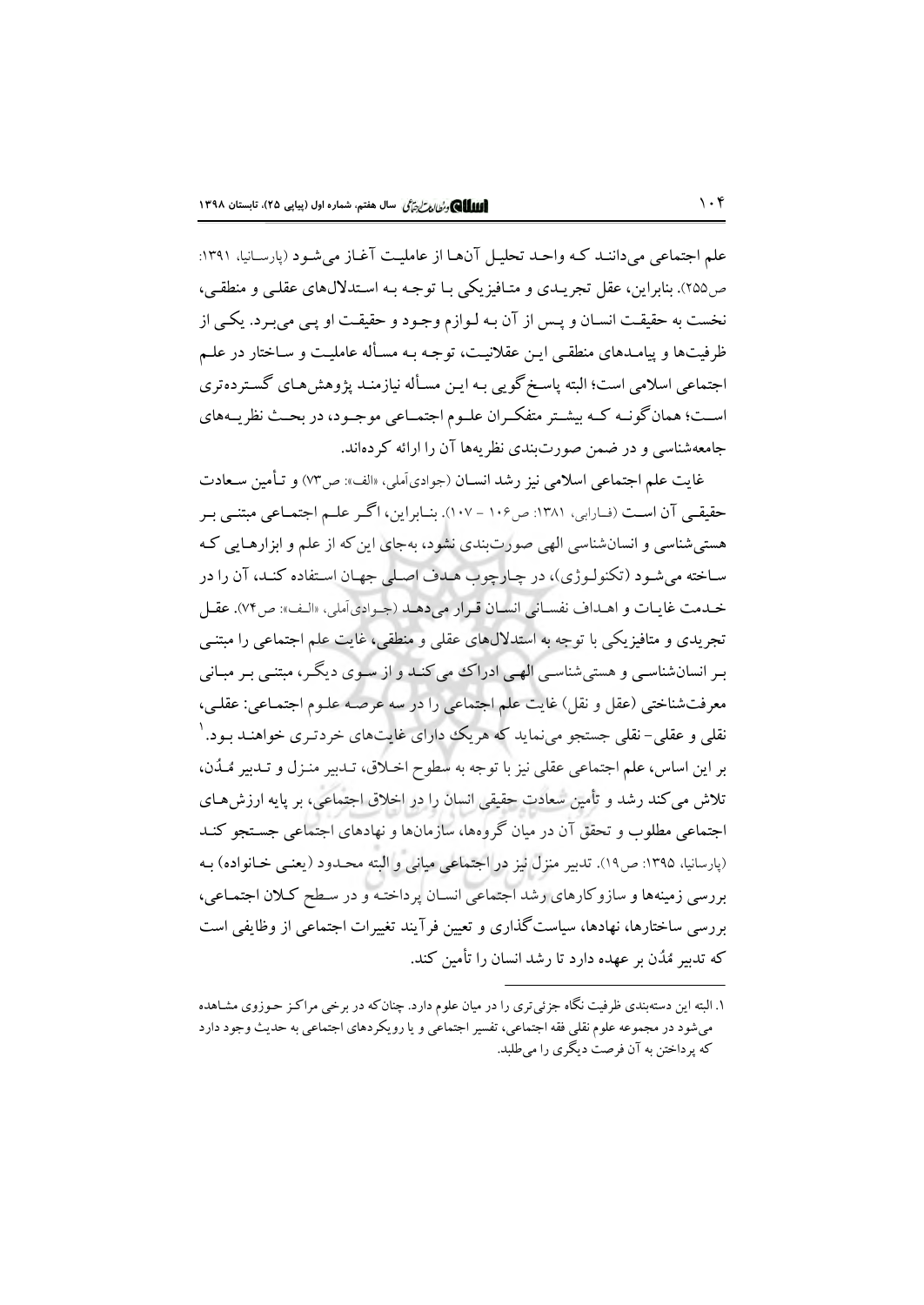علم اجتماعی نقلی نیز سازوکارهای دست یابی به رشد انسان را مطالعـه و مسـائلی چـون همبستگی اجتماعی و پرهیز از تفرقه (جوادیآملی، ۱۳۹۱: ص۴۵۲)، تبیین پدیدههای اجتمـاعی مانند: انقلابها، جنگ ها، انـواع قشـرها و طبقـات اجتمـاعی و تضـاد بـين آنهـا در قـرآن، چگونگي پيدايش اجتماعات انساني و نحوه قانون.ندي آنهـا؛ علـل دگر گـوني و تغييـرات اجتماعي و موجبات صعود و سـقوط تمـدنها در قـرآن؛ هويـت و ماهيـت تـاريخ و عامـل محرک آن (نقش شخصیتها در تاریخ) در قـرآن و... (سـتوده، ۱۳۸۴: ص۲۱ - ۲۲) را مـورد توجه قرار مي دهد.

علم اجتماعي تلفيقي، نيز بهمثابه بخشي از علوم اجتماعي اسلامي همانند علىم اجتمـاعي عقلبي و نقلبي، هدفِ يكساني دارد، اما با توجه به تفكيك وظايف ميان علوم ظرفيت بررسي يک مسأله را از ناحيه دو علم و عدم تعارض ميان آنهـا، دارا اسـت. بـهعنوان مثـال ممکـن است تبیین انقلابهای اجتماعی هم از نظر عقلی و هم نظر نقلبی ممکن باشـد، امـا دانـش اجتماعی تلفیقی، تلاش می کند ضمن ارائه هر دو، ارتباط و اتصال میـان آندو را در یـک دانش و بهمثابه سطوح مختلف یک وواقعیت ارائه کند.

#### ۲-۴-۳. میانی نظری

علم اجتماعی اسلامی از مبانی نظری خاصی بهـره میبـرد. مبـانی، قضـایایی هسـتند کـه برای اثبات و برهان آوری بر مسائل علم به کـار می(ونـد، امـا خودشـان در علـوم اجتمـاعی اسلامی، مورد بررسی قرار نمی گیرند؛ زیرا یا بدیهیاند و بینیاز از برهـان و یـا خـود جـزء مسائل علم دیگرند که در آن علم، بررسی و برهانی میشوند (طباطبایی، ۱۳۷۱: ص۱۴۲ – ۱۴۳). مبانی علم اجتماعی اسلامی به سه دسته: معرفتشناسی، هستی شناسی و انسانشناسی تقسیم می شو د (پارسانیا، ۱۳۹۲: ص۳۳).

#### ۲-۲-۲-۳. ظرفیتهای معرفتشناختی

با توجه به انواع عقل و نقل، علم اجتماعي، صورتي ثابت و متغير به خود مي گيـرد؛ البتـه باید توجه داشت که پذیرش تغییر در برخی سطوح عقل و نقل، منجـر بـه شـکاکیت مطلـق نمي شود و معرفتهاي بر آمده از آنها جزء مجردات به حساب مي آيد. به عبارت بهتـر، اگـر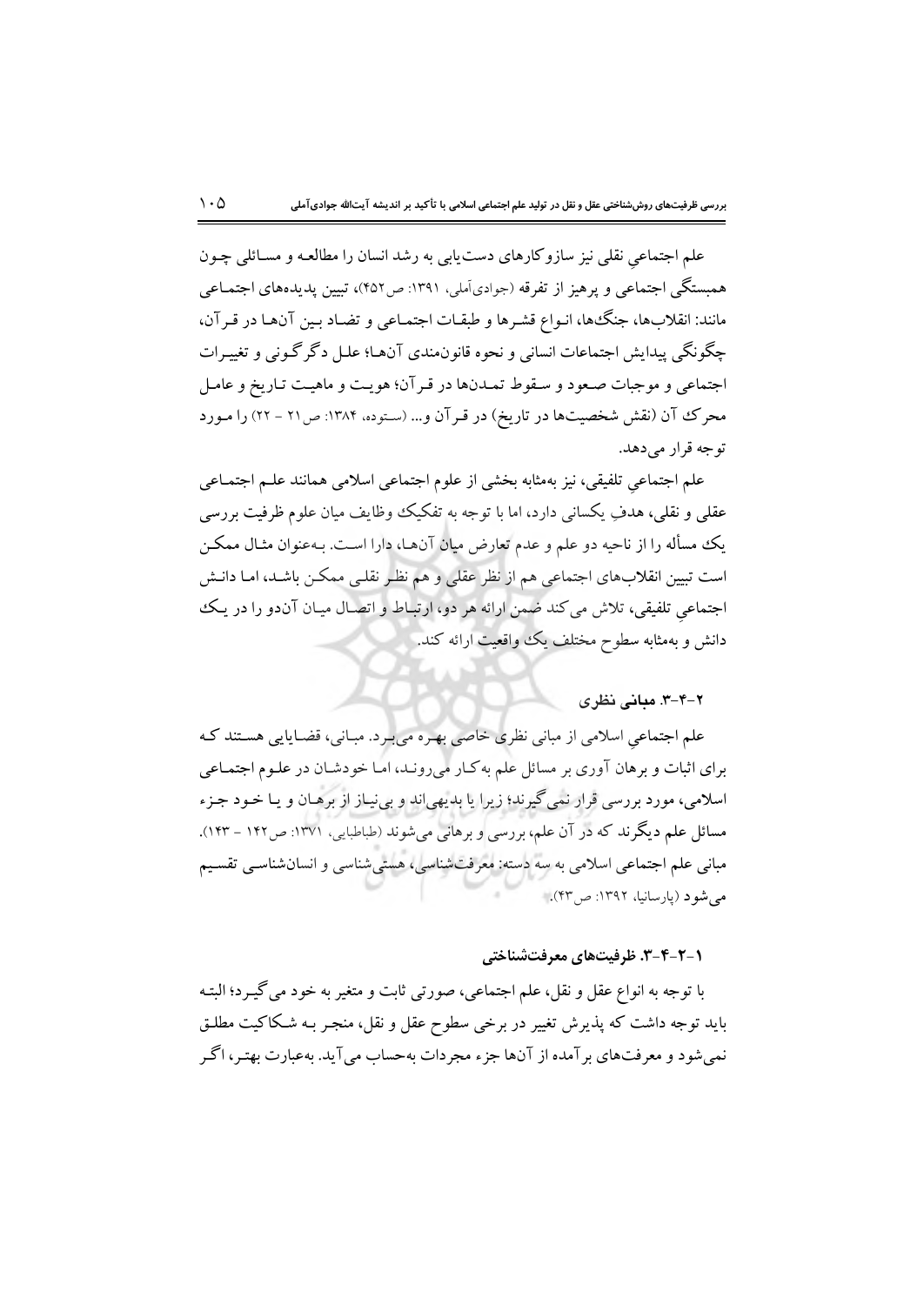عقل و نقل، صورت مجرد به خود نداشته باشند و صـرفا بـه ادراك واقعیتهـای پیـرون از خود که متغیرند، بپردازند، عقل و نقل نیز به شکاکیت منجر میشد (جوادیآملی، ۱۳۹۵، ج۱۷: ص١۶٧). بنابراين، علم اجتماعي برخلاف علم اجتماعي مدرن و پُست.مدرن، ضـمن رهـايي از شکاکیت و نسبیت برآمده از افق تاریخ و فرهنگ (آقاجانی، ۱۳۹۴: ص۱۱) در حـریم دیـن وارد می شود (جوادیآملی، ۱۳۹۰: ص۱۴۰). ازاینرو، اگر علم اجتماعی در سایه مبانی معرفتِ توحیدی مورد توجه قرار بگیرد، علمی دائم، پایدار و ثمربخش خواهد بـود (همـو، ۱۳۹۲) و در بنياديترين لايههاي فرهنگي جامعه؛ يعني افكار، باورهـا و ارزشهـا تـا سـطوح ميـاني و بیرونـی فرهنـگ از قبیـل احساسـات، رفتـار، قـوانین، رسـوم و سـنتها، نمادهـا و نهادهـای اجتماعی متبلور خواهد کرد (آقاجانی، ۱۳۹۴: ص۱۶-۱۶). بهعنوان نمونه، علم اجتماعی مبتنبی بـر مبـاني توحيـدي، مسـأله همبسـتگي اجتمـاعي و وحـدت ارادههـاي بشـري را مبتنـي بـر نگرشـي الهـي سـامان مي بخشـد. در جامعـه الهـي، زنـدگچ فراتـر از حيـات دنيـوي اسـت و راه دست یابی به آن از محور معارف توحیدی می گذرد (طباطبایی، ۱۴۱۷ق، ج۴: ص۱۰۹-۱۱۶) که جامعه توحیدی به دو گونه: عـدالتمحور و محبـتمحور تقسـیم میشـود (جـوادیأملی، ۱۳۹۱: ص۴۴۹).

### ۰–۰–۳–۳–۳. روش

جای گرفتنِ عقل در هندسه معرفت دینی و برابر نشستن آن در عرض نقل، نشان میدهد علم اجتماعی اسلامی زمانی شکل میگیرد که همه منابع معرفتی آن در کنار یکدیگر مورد توجه قرار گیرند. بنابراین، صرف مراجعه بـه قـر آن، بـهمعنای اسلامی سـازی علـم اجتمـاعی نیست. ازاین رو در حل مسأله، باید همه آیات قرآن را به اندازه تـوان بـا یکـدیگر بررسـی و ارزیابی کرد ـ ؛زیرا برخی آیات مفسر بعضی دیگر است ـ تا بتوان محتـوای آن را بـه قـرآن نسبت داد. در رتبه بعد به سراغ روایات رفته و متشابهات آن را به محکمـاتش ارجـاع داده و روایات مخصّص و مقید در کنار عموم و اطلاق دیده شود یا اگـر روایـت معارضـی وجـود داشت، با توجه به اخبار علاجیه و تعارضات آن رفع شود. در مرتبه سوم نیز، این روایات بـه قرآن عرضه شود؛ زیرا طبق روایات مربوطه، قرآن، میزان و معیار پـذیرش روایـات اسـت و رواياتِ مخالفٍ قبر آن بايـد طـرد شـوند (همـو، ١٣٩٠: ص٧٢ - ٧٣). عـلاوه بـر اين كـه، بايـد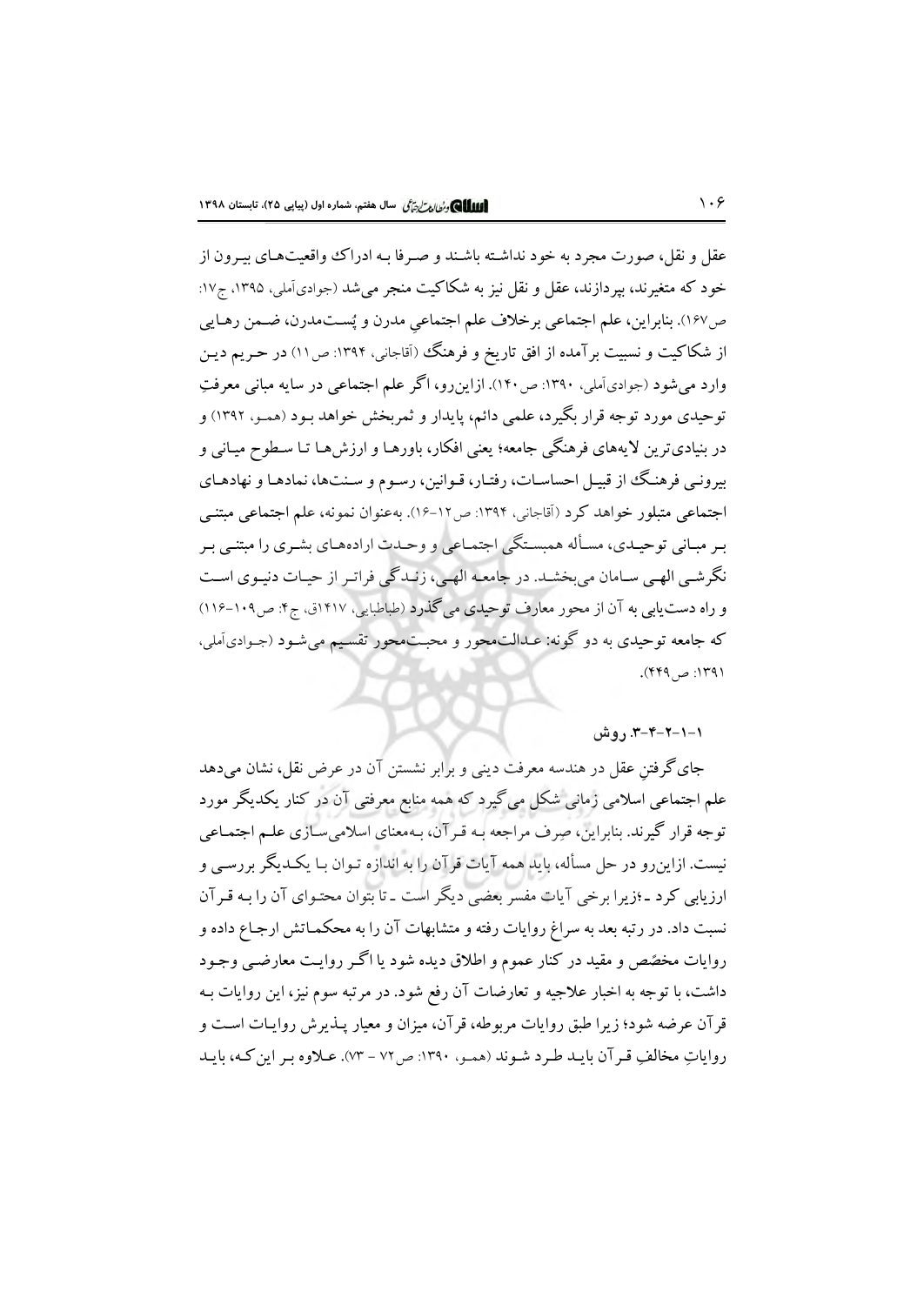جايگاه دليل نقلي به نسبت دليل عقلي روشن باشد تا اختلاط مباحث روشي صورت نگرفتـه و سطوح مختلف نقل، با یکدیگر درنیامیزند، با این توصیف، عقل و نقل ظرفیت توجـه بـه روشهای برهانی، آماری و تجربی، شهودی و اجتهادی را در پـی دارد. بنـابراین، در سـطح روشهای کاربردی و تکنیکهای تحقیق به مجمـوع روشهـای مـذکور توجـه کـرده و از کثرت گرایی روش شناختی تداخلی بهره می برد (ابراهیمی پور، ۱۳۹۷: ص۱۶۱– ۱۶۳). بنـابراین، می توان انتظار داشت با ارائه یژوهش های دیگر در سطح مقایسه روش های کـاربردی ماننــد کمی و کیفی، با روش های مذکور، جانمایی هریک از آنها نیز در علم اجتمـاعی اسـلامی تعيين شود.

۲-۲-۳-۳. ظرفیتهای هستیشناختی

بُعد دوم از ابعاد مبانی معرفتـی، هستیشناسـی اجتمـاعی اسـت کـه مسـألهای مهـم تلقـی می شود، زیرا هر نظریه از تفسیری کـه نظریـهپرداز دربـاره وجـود جامعـه داشـته باشـد، اثـر می پذیرد (پارسانیا، ۱۳۹۰: ص۱۸۱–۱۸۵). مباحثی که در تاریخ علوم اجتماعی پیرامون اصـالت فرد و جامعه، یا اصالت عامـل و سـاختار مطـرح می شـود، نـاظر بـه همـین مسـأله اسـت کـه جامعهشناسان مواضع مختلفي را بر اساس اصالت فرد، اصالت جامعه و يا رابطه متقابل عامل و ساختار اتخاذ کردهاند (همو، ۱۳۹۱: ص١١٩). تفاوت ديدگاه اميل دورکيم (روسک و رولند. ۱۳۵۰: ص۳۳۴) و ماکس وبر (فرونـد، ۱۳۶۲: ص ۱۲۱) در میـان نظریـهپردازان جامعهشناسـی و تفاوت ديدگاه علامه طباطبايي (طباطبايي، ١٣١٧ق، ج۴: ص٩۶)، ابن خلدون (ابن خلدون، ١٣٥٩، ج١: ص٤٩) خواجه نصيراللدين طوسي (طوسي، بيتا: ص٢٥٥)، شـهيد مطهـري (مطهـري، ١٣٨٧: ص٣٣) و آيتالله مصـباح (مصـباح يــزدي، ١٣٧٩: ص١٠٩) و حميــد پارســانيا (پارســانيا، ١٣٩١: ص١١٩-١٢١) مبتنی بر جهت گیری خاصی است که در هستی شناسبی جامعـه معقتدنـد. البتـه حل مسأله اصالت فرد يا جامعه، مسأله يژوهش كنوني نيست، بنابراين صرفاً بـه ظرفيتهـاي هستی شناختی اجتماعی مبتنی بر دیدگاه آیتالله جوادی تکیه می کنیم. در این راسـتا نیـز بـه دلیل نیافتن نکته صریحی از آیتالله جوادی بـا اسـتناد بـه آراء مقـرر دروس فلسـفی ایشـان (رحيق مختوم) يعني حميد پارسانيا تلاش كردهايم سخن ايجابي در اينباره ارائه كنيم. پارسانیا با اشاره به هستی شناسی معنا و مبانبی حکمت متعالیه معتقد است وجـود جامعـه،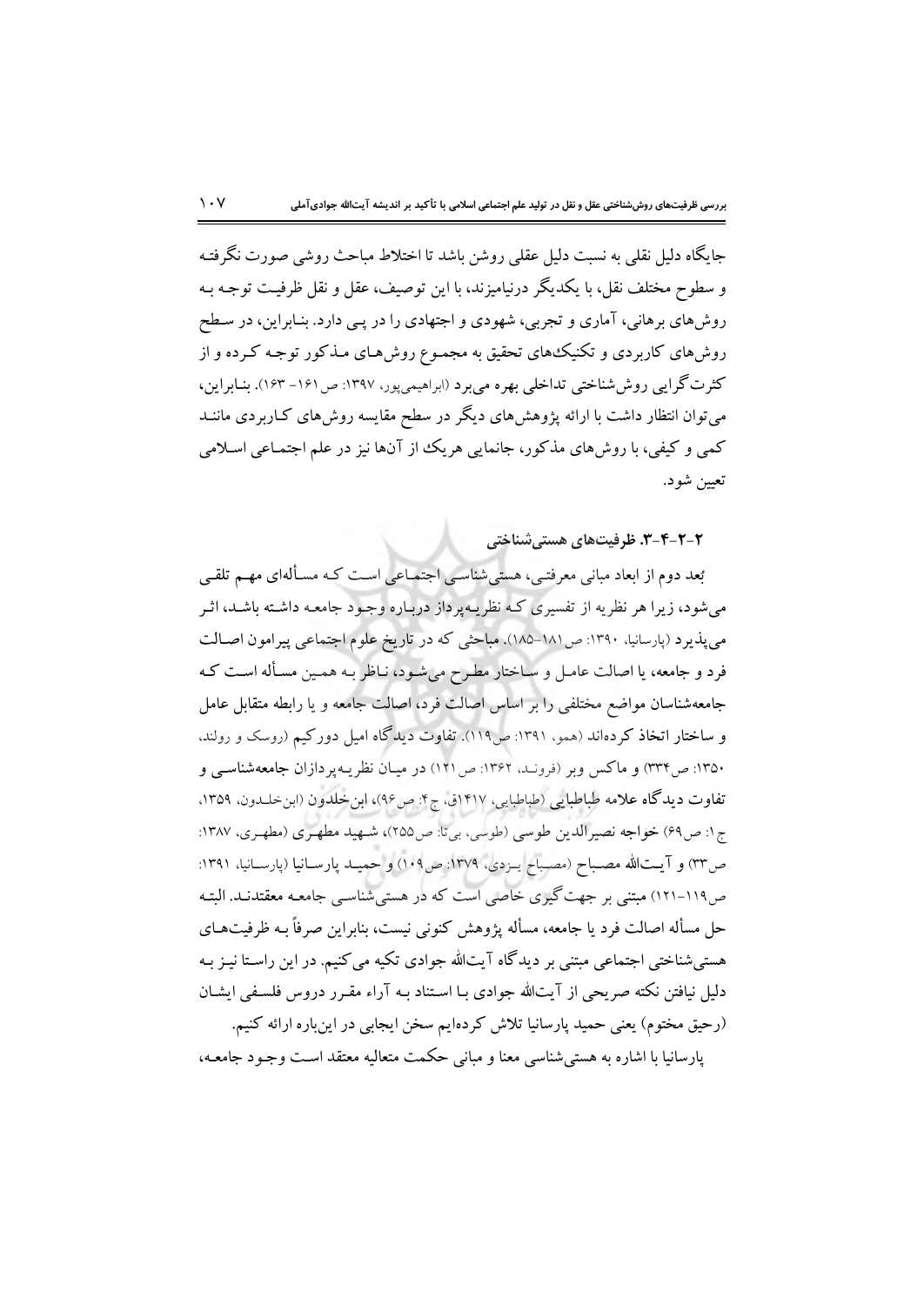وجودي جدا و مغاير با افراد انساني نيست. اما علـوم اجتمـاعي نيـز بـه نگاههـاي فردگر ايانـه تقلیل نمی پابد. بلکه (با توجه به وجود حقیقی معنا) جامعه صورت نوعی است کـه افـراد از طريق اراده و آگاهي با آن وحدت پيـدا مي كننـد. در ايـن تركيـب صـورت نـوعي جامعـه، محکوم به احکام مادی نیست که با ترکیب افراد بـا یکـدیگر، خـواص مـادی افـراد از بـین برود، بلکه دارای هویتی معرفتی است. در این صورت اجزای مادی در ذیل صورت معنـوی و در استخدام آن فعال میشوند و صور علمی مشترک که وحدت بین افـراد را تـأمین می کند، به تناسب درجه و شدت اتحادی کـه افـراد از مسـير اراده و آگـاهی بـا آنهـا پيـدا کردهاند (همان)، هنجارهای اجتماعی را تعیین میکند. با ایـن نگـاه ظرفیـت تجـویز در علـم اجتماعی نسبت به جوامع مختلف، به دلیل عـدم تغییـر و فرامـادیبودن معنـا و صـور علمـی مجرد، متفاوت از دیگر مکاتب علوم اجتماعی خواهد بود. بهعنوان مثـال فـارابی تیپ:بـنـدی جوامع را بر اساس همین صور به دست آورده است. در حالبی که اگر نظام معنایی برسـاخته تاریخ و فرهنگ باشد، نمی توان تیپبندی ثابتی درباره جوامع ارائه کرد.

۳-۲-۴-۳. ظرفیتهای انسان شناختی

شناخت انسان بر اساس عقل و نقـل، ظرفیتهـای متفـاوتی را در علـم اجتمـاعی فـراهم میآورد. در یک تقسیم٬ندی انسان به سه نوع: وحشی، اجتماعی ٰ و متمدن تقسیم میشود (جوادي آملي، ١٣٨۶، «ب»: ص٣٩١ -٣٩٢). از سوى ديگر، توجه به جهان اجتماعي ما را بـه سـه سطح: خرد، میانه و کلان رهنمون میسازد. سطح خُرد بـه کُنش۵هـا و تیپبنـدی آن، سـطح میانه بـه تیپبنـدی فرهنگ و سـطح کـلان بـه تیپبنـدی جوامـع و نهادهـای کـلان آن&ا می پردازد (ترنر، ۱۳۹۷، ج۱: ص۲۳-۲۷). ازاین رو، با توجه به انواع انسانهای مذکور، ظرفیت بررسی انواع کُنش، فرهنگ و جامعه بهمثابه سه سطح جهان اجتماعی فراهم می شود.

در پخش کُنش، ظرفیت سخن گفتن از سه گونه تعامل: استثماری، قبراردادی و عاقلانیه

۱. طبق آیه ۱۴ سوره آلءمران، انسانهای وحشی و اجتماعی (افرادی که در حیطه اعتباریات دنیا مانده و راهبی به آخرت ندارند) به ۴ دسته تقسیم میشوند: دلبستگان به جمـادات نظیـر طـلا و نقـره، دلبسـتگان کشـاورزی، دامداری و در نهایت کسانی که تمام امید و افتخارشان به زن و فرزند بوده و آنها را زینت خـود میپندارنـد (جواديآملي، سخنراني همايش دين و نظريه فرهنگي، بنياد وحياني بين|لمللي اسراء، نوار صوتي، ٢۶ آذر ١٣٩۴).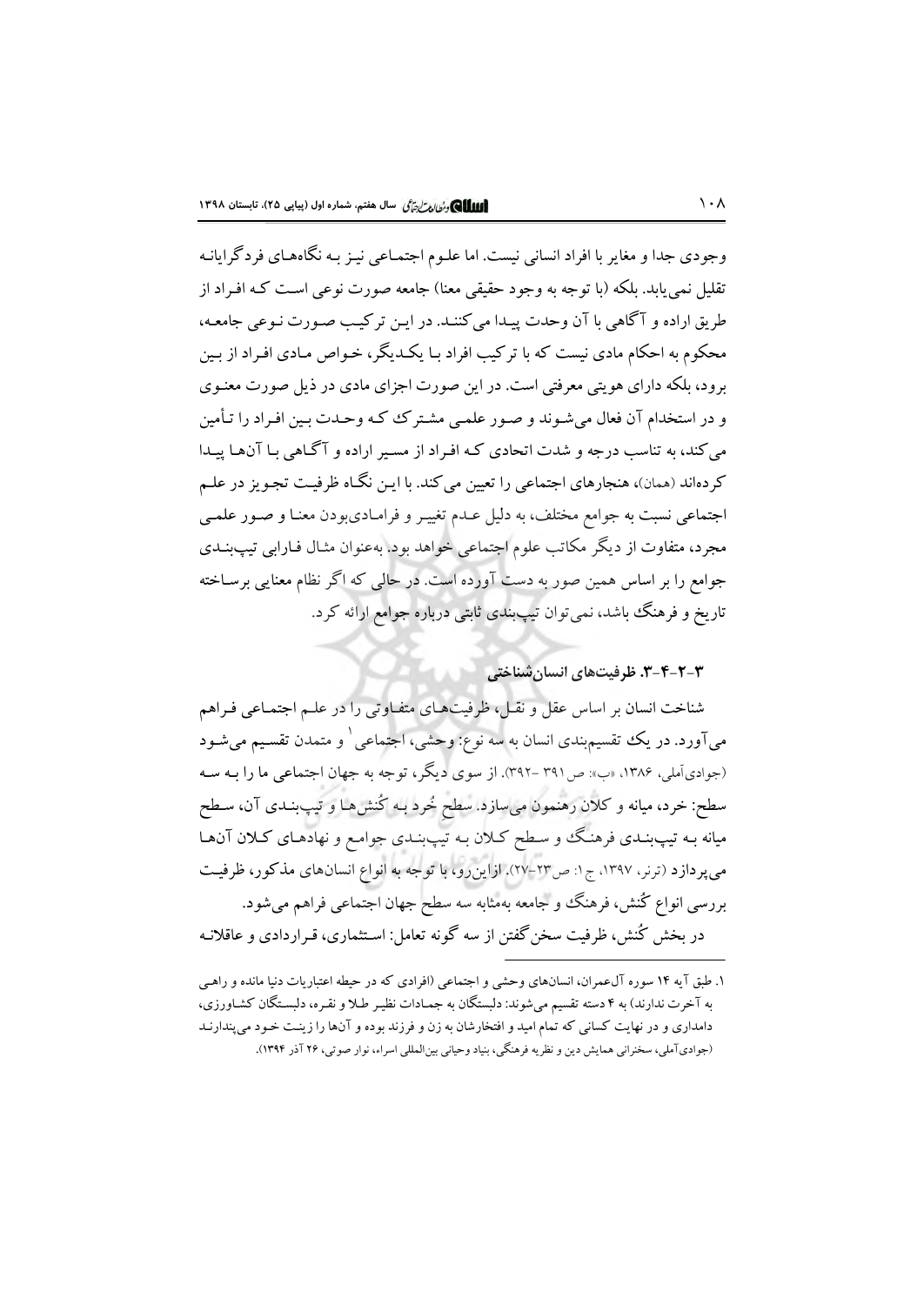فراهم می آید. بـدینترتیـب بنـابر گـنش اسـتثماری انسـان وحشـی بـه اسـتخدام یـک،جانبـه (جــوادي آملي، ١٣٨٩، «ب»، ج ١٠: ص٣٢٨) و اســتثمار ديگــران مــي|نديشــد (همــو، ١٣٨٨، «چ»: ص٢١۴). در مقابل، مطابق كُنش قراردادي، انسان تـلاش مي كنـد بـا عقـل رشـديافته (ممـو. ۱۳۸۹، «الف»: ص۱۶۷) که منشأ شکل گیری قیانون اجتمـاعی اسـت، عـلاوه بـر بهـرهوری از طرف مقابل، بھرەرسانی نیز داشته باشد (همـو، ۱۳۸۶، «پ»: ص۳۸۴ – ۳۸۵). بـر اسـاس گـُـنش عاقلانه، انسان با توجه به فطرت و عمل به قوانین الهی، علاوه بر استخدام متقابل، بـر اسـاس عـدالت و احســان متقابــل، رفتــار مي كننــد كــه در تعــاملات اجتمــاعي، از چهــرماي الهــي بهر همندند (همان: ص٣٩١ – ٣٩٢). كُنش هاي مجر مانه نظير: قتل، رعايت قـوانين اجتمـاعي و کنش های مبتنی بر ایثار و گذشت، بهترتیب از نمونههای این گونه تعاملات اجتماعی اند.

در بخش فرهنگ نیز ظرفیت سخن گفتن از سه نوع فرهنگ: استثماری، قـراردادی ـ کـه تحت عنوان فرهنگ سکولار از آن نام بـرده میشـود \_و متعـالی فـراهم می آیـد. ازایـن٫و، فرهنگ سکولار (استثماری و قـراردادی) بـه فرهنگـی گفتـه می شـود کـه در آن عقایـد، آرمانها، ارزش،ا و... مربوط و محدود به این جهان بوده و ابعاد معنـوی انسـان و جهـان بـه به فراموشی سیرده می شـود (بارسـانیا، ۱۳۹۱: ص۱۷۹). بنـابراین، فرهنـگ سـکولار، ناشـی از امیال و خواستههای مردم با هر انگیزه و علمی است و کاری بـه تطـابق آن بـا حقـایق نـدارد (جعفری، ۱۳۷۳: ص۸۷). در فرهنگ متعالی کـه مبتنـی بـر گـنش عاقلانـه صـورت می گیـرد، هستی فراتر از طبیعت بوده و زندگی دنیوی در سایه زنـدگی برتـر معنـا می کنـد. انســان نیـز علاوه بر ابعاد دنیوی، از سیرتی ملکوتی بهره میبرد. در این فرهنگ، حس و خیال ذیـل دانش عقلی تعریف شـده و نظـامی علمـی پیـدا می کنـد (پارسـانیا، ۱۳۹۱: ص۱۸۰–۱۸۲) و در مقایسه با سنجههای علمی صحیح است (همو،۱۳۹۰: ص ۵۱). فرهنگههای تمرکزگرا، لیبرال دموکرات (همان: ص١٧٩) و اسلامي، از نمونههاي انواع فرهنگ تلقي مي شوند.

در بخش جامعه نیز ظرفیت طرح جامعه استبدادی، دموکراتیک و متمـدن وجـود دارد. بنابراین در جامعه استبدادی، روابط اجتمـاعی مبتنـی بـر گـنش اسـتثماری اسـت. ازایـن٫رو، سیستم حکومتی، شاهنشاهی بوده و عامل تحقق نابرابریهای فاحش در دست یابی به قدرت و ثروت است (گیدنز، ۱۳۸۹: ص۴۹). سیستم کنترلی در چنین جوامعی مبتنی بر کنترل شـدید بیرونی و رسمی است. در مقابل، جامعه دموکر اتیک، روابط مبتنی بر کنش قراردادی است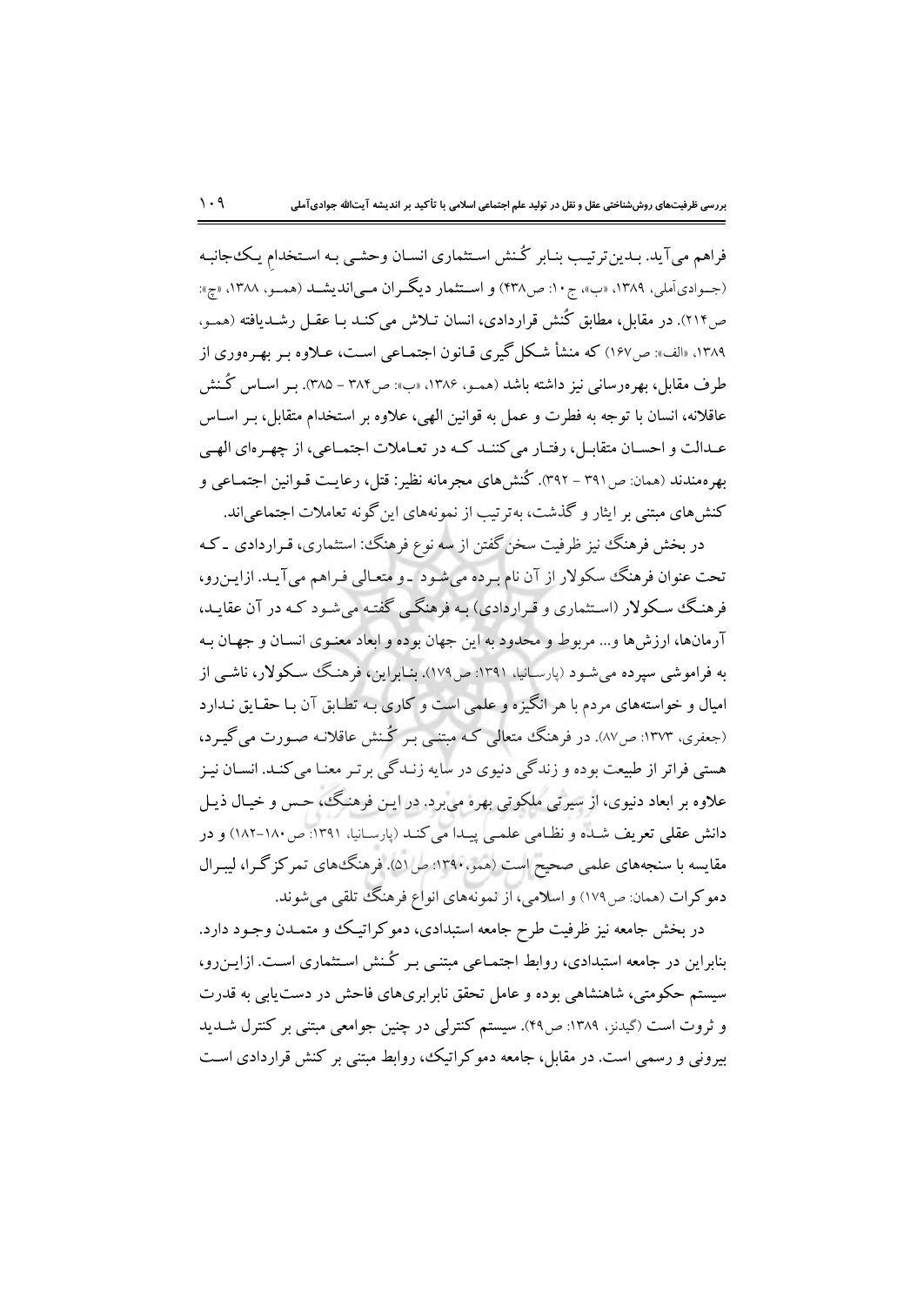و افراد جامعه تحت لـواي قـانون زنـدگي مي كننـد (جـوادي آملي، ١٣٨٩، «د»: ص٩۶). در ايـن جامعه؛ چون ارزشهای الهی در سطوح خُرد و کلان جایگاهی ندارد، قانون جزایی حضـور جِدِّي دارد (همان: ص٨٥). در جامعه متمدن، روابط اجتماعي مبتني بر كنش عاقلانه صـورت گرفته و ساختارها بر اساس ارتباط میان دنیا و آخرت طراحی شده تا افـراد جامعـه بـه لقـای الهي برسند (همان، «ج»: ص٨۶). قانون الهي نيز از محدوديتها، مصون بـوده و شـرح آن بـر عهده انسانهای معصوم است. اجرای قانون نیز بر عهده افرادی است که انگیزهای جز عمـل به قـانون الهـي ندارنـد (همـان: ص٨٧ - ٨٨). سيسـتم كنترلـي ايـن جامعـه نيـز مبتنـي بـر امـر بهمعروف طراحی شده است کـه بخش هـای حسـاس مربـوط بـه نظـام حـاکم و بخش هـای اعتراض آمیز بر عهده عزم ملّی است (جوادی اَملی، ۱۳۹۴: ص۱۰۳-۱۰۴). جوامع امپراتـوری، لیبرال و اسلامی از نمونههای انواع جامعه تلقی می شوند.

۳-۴-۳. نظر بههای علوم اجتماعی

سومین بخش از ظرفیت روششناختی عقل و نقل، بررسی پیامدهای آن در تولیـد انـواع نظریه در علم اجتماعی اسلامی است. ازاین٫و به بررسی چیستی نظریه و انواع آن مبتنبی بـر «عقل و نقل» خواهيم پرداخت.

مبتنی بر دیدگاه رئالیستی فلسفه اسلامی و از جمله آیتالله جـوادیآملی بهمثابـه اجتهـاد يويا (همو، ١٣٨٩، «خ»: ص١١٢)، نظريهها كشف مي شوند (همو، ١٣٩٠: ص٣٩ - ٣٠) و اين عالِم است که ذهن خود را به افق نظریه می رساند (ابراهیمی یور، ۱۳۹۵: ص۲۷). منظور مـا از نظریـه در این پژوهش؛ یعنی جستجو برای یافتن روابط میان امور واقعـی کـه آنهـا را تحـت نظـم مفهومی منسجمی قرار میدهد. با این توصیف، فرآینـد نظریـه پردازی، بـه معنـی تفکـر از طريق چنين نظمي صورت مي يُذيرد (اسكيدمور، ١٣٨۵: ص٢٨). نظم ميـان گزارههـا و مفـاهيم نظریه نام دارد. از نظریهپردازی بهعنوان ساخت نظریه<sup>۱</sup>، نظریهسازی<sup>۲</sup> و تئوریزهکردن نیز یاد شده است (دانائی فرد، ۱۳۸۹: ص ۱۰).

<sup>1.</sup> Theory construction

<sup>2.</sup> Theory bulding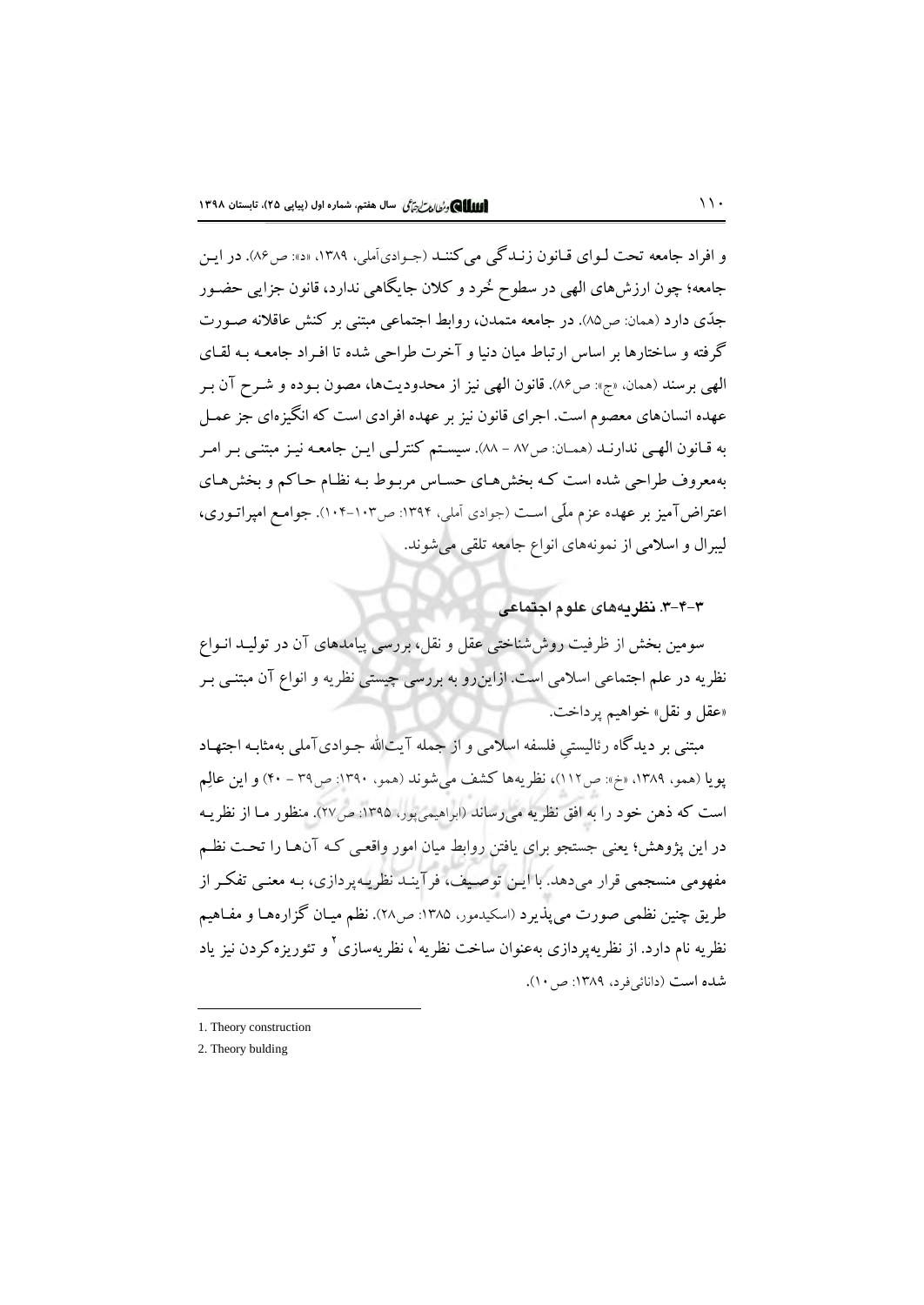#### ٦-٣-٣-٣. انواع نظريه

جامعهشناسی تبیینی، تفسیری و انتقادی فرآیندهای بنیـادین متفـاوتی را بـرای سـاخت و آزمون نظریه ارائه می کنند (بلیکی، ۱۳۹۱: ص۳۴۶). در میان مدعیان علـوم اجتمـاعی اسـلامی نیز، برخی تهذیب و تصحیح علوم اجتمـاعی موجـود، برخـی دیگـر اسـتنباط، برخـی دیگـر تأسیس و برخبی دیگر بازتولیـد میـراث اسـلامی را در دسـتور کـار خـود قـرار دادهانـد (ابراهیمی یور، ۱۳۹۲: ص ۲۱-۴۹). در مقابل از منظر آیتالله جـوادی، هسـتی، دارای مراتـب و سطوح مختلفي است (جوادي آملي، ١٣٨٨، «د»، ج١: ص٤٠٩؛ ١٣٨٨، «الـف»، ج٧: ص١٣٣ و ١٣٨۶، «الف»، ج۳: ص۶۶۷) که بـرای شـناخت آن، انـواع معرفـت وجـود دارد. پیامـد ایـن نگـرش، دستیابی به نظریههای متنـوعی اسـت کـه از عمـق و سـطح متفـاوتی برخوردارنـد. بنـابراین، فر آیند ساخت نظریه در واقعیتهای متافیزیکی راه استدلال و برهان عقلبی است.

واقعیتهای ریاضیاتی با به کارگیری معرفت و برهان ریاضـی در مباحـث کـمّوکیـف و کمّ متّصل و کمّ منفصل (جوادي آملي، ١٣٨٩، «الف»: ص١٠٣) نيز شـناخته مي شـوند. در مـورد واقعیتهای تجربی نیز نظریه از مشاهده و تکرار آن آغاز میشود و واقعیتهای شهودی بـا توجـه بـه تعمـيم شـهودهاي فراعقلـي و تكـرار آنهـا تبـديل بـه نظريـه مي شـوند. برخـي واقعیتهای فراعقلی که عقل و شهود مستقیماً به آنها دسترسی ندارنـد، از راه اصـول متنـی نظير مباحث الفاظ و ديگر مباحث علم اصول فقه، شناخته مي شود. در ايـن مـوارد اسـتنطاق (باقری، ۱۳۸۷: ص۹۲ -۹۳) متون دینی نیـز یکـی از راههـایی اسـت کـه می تـوان بـدان اسـتناد جست و فرآیند گردآوری دادهها را مبتنی بـر آن طـرح کـرد. در نتیجـه، سـاخت نظریـه از استفهام متن و متناسب بـا آن واقعيـت بيرونـي(عينـي) آغـاز مي شـود. برخـي واقعيت١عـاي اجتماعی و فرهنگی گوناگونی هست که کار استفهامی برای فهم واقعیتهای اجتمـاعی در عرصه فرهنگ، سرآغاز یک کار نظری است.

ارزیابی درباره نظریههای عقلی (اعم از تجریدی، نیمهتجریـدی، تجربـی و شـهودی) از جهت صورت، سنجش با صُوَر مُنتِج قضاياي علمي است. امـا از حيـث محتـوا، معرفتهـاي متافیزیکی با بدیهیات نظری سنجیده میشوند. معرفتهای ریاضـبی نیـز بـا توجـه بـه بـراهین رياضي و صُوَر مُنتِج آن سنجيده مي شوند و معرفتهاي تجربي؛ اگر به انضمام قاعده عقلـي ۔امر اتفاقی نمی تواند دائمی باشد ـ به سرحد اطمینان رسید، بـا مجربـات ـ کـه امـری یقینـی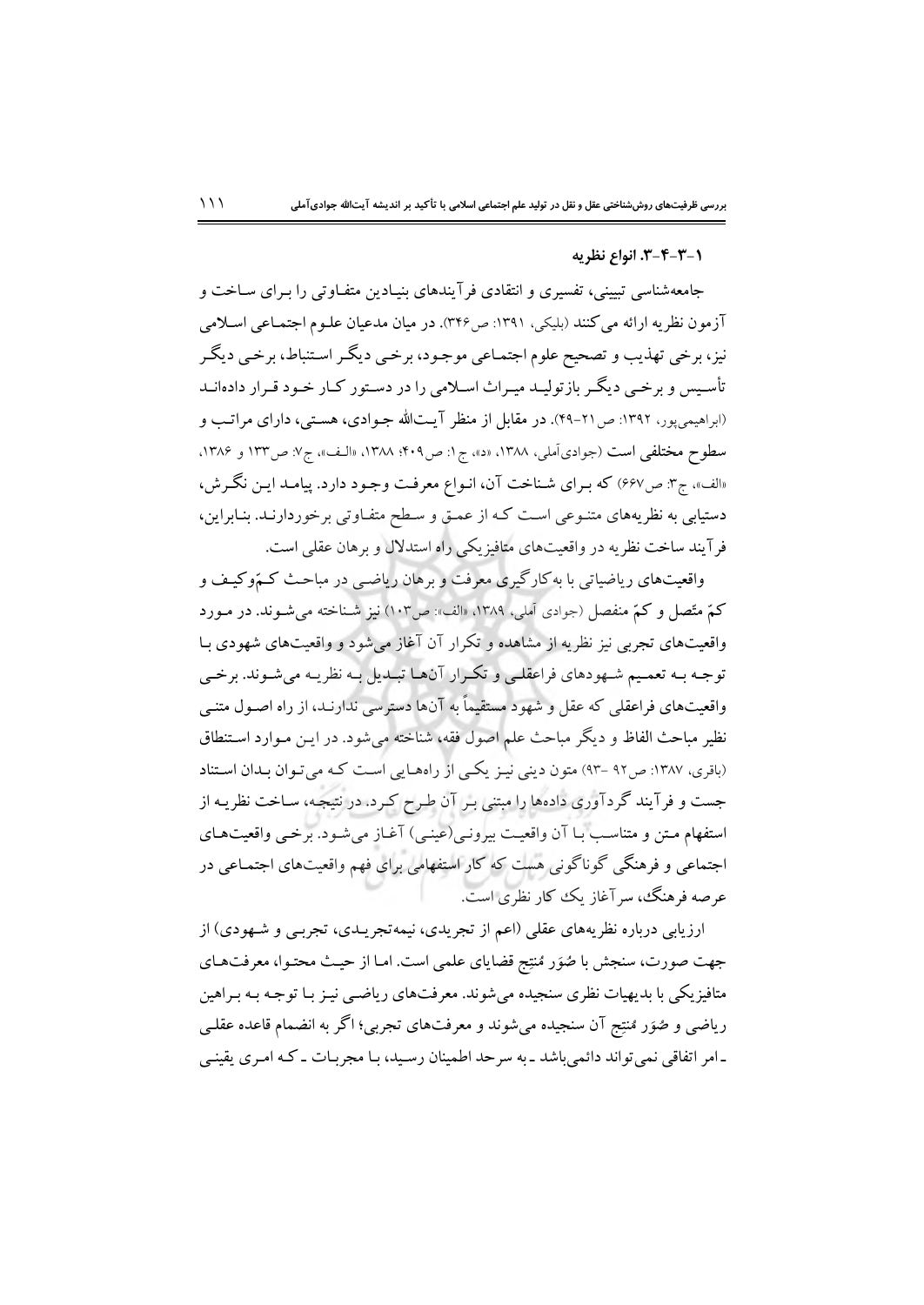است ۔مورد قیاس قرار می گیرد. معرفتهای شهودی، اگر با شهود معصوم کـه همـان مفـاد دلیل نقلی است، سنجیده شوند، صحت اعتبار آنها مورد تأیید است؛ البتـه در صـورتی کـه در قبال معرفتهای شهودی، دلیل نقلبی وجود نداشته باشد و محتـوای شـهودها تکراریــذیر باشد، اگر به سر حد اطمینان برسد، قابل استناد خواهد بود. دلیل نقلی نیز اگـر قطعـی باشـد، معامله وحي با آن شده و معرفت حاصل از آن يقيني خواهد بود، اما اگر معرفت حاصل از آن ظني باشد، هماننـد ظـواهر آيـات قـرآن و يـا خبرواحـد غيرمحفـوف بـه قرينـه، در ايـن صورت بررسی های سندی و دلالی که در علم رجال و درایه مطـرح میشـود، از معیارهـای ارزیابی دلیل نقلی بهحساب میآینـد. در مـورد اعتباریـات نیـز بـهعنوان بخشـی از معرفـت فرهنگي موجود در جامعه، گاهي ملاک صدق و کذب، فرهنگ حاکم بـر جامعـه اسـت و گاهی این دسته از اعتباریات، ظرفیت وصول به واقعیت را دارد کـه در ایـن صـورت خـود هدف، مورد بررسی قرار می گیرد. با توجه به شناخت فرآینـد سـاخت و آزمـون نظریـه بـر مبنای عقل و نقل و انواع آن، ظرفیت دست یابی به انواع نظریههای عقلی شـامل: نظریـههای تجریدی، نیمهتجریدی، تجربی، شهودی و نظریههای نقلی در تولید علم اجتمـاعی اسـلامی فراهم مي شود.

بنابراین، کُنش،ای ارادی، اختیاری، جمیـل و قبـیح صـورتبندی نظـری کـنش فـارابی است که بر اساس بنیادهای عقل تجریدی و متافیزیکی مدنظر وی ارائه شـده اسـت (فـارابی، بی:نا ص۱۰۵). نظریـههای جمعیتشناسـی و آمـاری بـا بـهکـارگیری عقـل نیمـهتجریــدی و استفاده از معرفت ریاضی (جـوادي آملي، ١٣٨٨، «ب»: ص٤٣) و همچنين برهـان رياضـي در مباحث کمّوکیف و کمّ متّصل و کمّ منفصل (همو، ۱۳۸۹، «ب»: ص۱۰۳) به مطالعه ریاضبی و آماری اندازه، ترکیب و توزیع فضایی جمعیتهای انسانی و تغییرات ایجاد شـده در ایـن جنبهها در زمـان، از طريـق عمـل پـنج فرآينـد: بـاروري، مرگءوميـر، ازدواج، مهـاجرت و تحرک اجتماعی می پردازد (Bogue, 1969: P.1-2) نظریههای فلسفه تاریخ نیز در صورتی که به شیوهای تجربی کشف شوند، محصول عقل تجربی است (مطهـری، ۱۳۸۷: ص۱۴۸). بـهعنوان مثال طبقهبندی ادوار تاریخ به دوران سنت و مدرنیته یا تبیین نظریه تاریخی انقلاب اسلامی و تبیین ویژگیهای آن بهصورت پسینی و ناشی از تجربـههای تـاریخی از نمونـههای نظریـه فلسفه تاريخ است (كچويان، ١٣٩٧). تبيين واقعه طبس توسط امام خميني ﷺ بـهعنوان يكـي از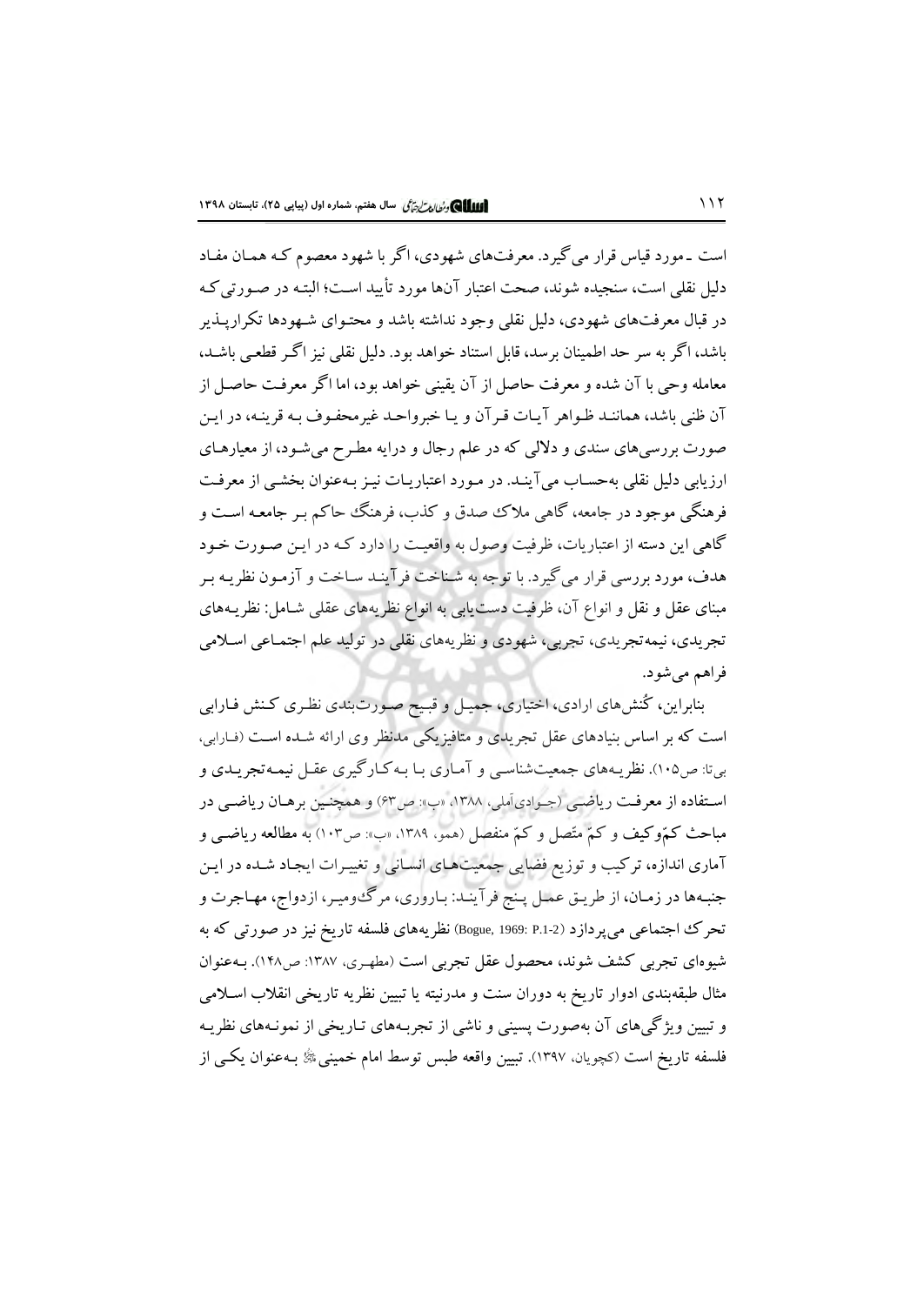نمونههای نظریـههای شـهودی، علـت برچیدهشـدن بسـاط توطئـه نظامیـان آمریکـایی را بـه خداوند متعال نسبت می دهد. ایشان می فرماید: «آیا جز این بود که یک دست غیبی در کـار است؟ چه کسی هلی کویترهای آقای کارتر را ساقط کرد؟ ما ساقط کردیم؟ شـنها، سـاقط كردند. شنها، مامور خدا بودند، باد، مامور خداست» (موسـويخمينـي، ١٣٧٠، ج١٢: ص١٥۶). سنت مَکر نیز بهعنوان یکی از نمونههای سنتهای الهی، از جمله نظریههای نقلی است کـه افراد با ترک دمستور خدا و اصرار بر مخالفت، صـورت جدیـدی از شـقاوت در آنهـا پیـدا میشود. اگر افراد به این وضع راضی و مغرور باشند، آن افراد و جامعه به مکر الهی گرفتـار مي شوند (طباطبايي، ١٤١٧ق، ج۴: ص٩٩).

#### نتيجه گيري

بـا توجـه بـه فقـدان نظريـه مـدوّن در چـارچوب علـوم اجتمـاعي اسـلامي توسـط آيـتالله جوادیآملی، پیامدهای روششناختی برآمده از عقل و نقل بدین قرار است: در ساحتهای موضوع و غایتِ علم اجتماعی بهترتیب، بررسی عاملیت-ساختار و ارائـه سـازوکار رشـد انسان در راستای دست یابی به سعادت حقیقی بشر است. مبانی نظری نیز ظرفیـت گفتگـو از علم اجتماعي توحيدي، فراتاريخي در عين مناسبت بـا تـاريخ و فرهنگ را فـراهم آورده و روشهای متفـاوتی همچـون: برهـانی، آمـاری، تجربـی، شـهودی و اجتهـادی را در جهـت کشف و تولید محتوای علوم اجتماعی اسلامی فراهم می کنـد. عـلاوه بـر آن، یـافتن معنـای واحد در جوامع گونـاگون و يـافتن انـواع انسـان و شـكل گيري تعـاملات اجتمـاعي، انـواع کُنش، فرهنگ و جامعه از دیگر پیامدهای عقل و نقـل در علـم اجتمـاعی اسـت. در بخـش انواع نظریه، نیز توجه به نظریههای عقلبی شامل نظریههای تجریدی، نیمه تجریـدی، تجربـی، شهودی و نظریههای نقلی از پیامدهای عقل و نقل در علم اجتماعی است. ازاین٫و، میتوان امیدوار بود که با شناسـایی و ارائـه نگـاهی منسـجم بـه پیامـدهای مـذکور، ظرفیـت ارائـه و پیگیری نظر په پر دازی در عرصههای مختلف علوم اجتماعی اسلامی فراهم آید.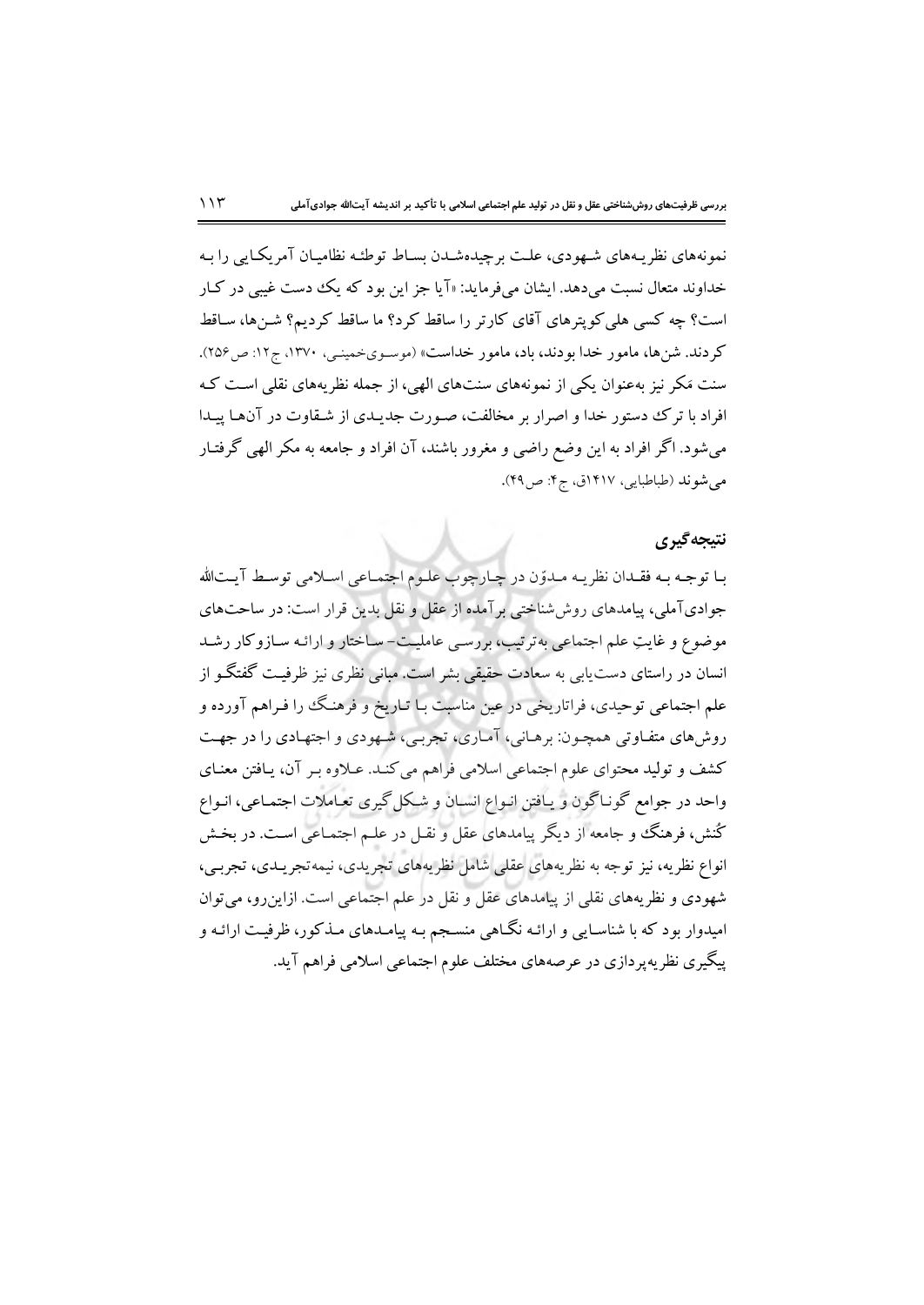#### كتابنامه

- ١. آخوند خراساني، محمدكاظم (١٤٢٩ق)، كفاية الاصول، تحقيق و تعليق: شيخ عباسعلي زارعـي سبزواري، قم: مؤسسة النشرالاسلامي التابعة لجماعة المدرسين.
- ٢. آقاجانبي، نصرالله (١٣٩۴)، «چيستي علم اجتماعي مسلمين»، مجلـه: معرفـت فرهنگـي اجتمـاعي، س ۷، ش۵۲.
- ۳. ابراهیمی،پور، قاسم (۱۳۹۴)، روش در علوم اجتماعی از دیـدگاه پوزیـتویسـم، مکتـب تفهمـی و فلسفه اسلامي، قم: انتسارات مركز بين المللي ترجمه و نشر المصطفى.
- ۴. \_\_\_\_\_\_\_\_\_\_\_\_\_ (۱۳۹۷)، اظرفیتهای روش شناختی کاربردی سنت اسلامی»، فصلنامه تخصصی علوم انسانی اسلامی صدرا، س۷، ش۵٪.
- بر جامعهشناسی»، پژوهشنامه علوم انسانی اسلامی، س ۱، ش۲.
- مطهری و آیتالله جوادیآملی، قم: انتشارات مؤسسه آموزشی و پژوهشی امام خمینی ﷺ.
	- ٧. ابنبابويه، محمد بن علي (١٣٧٨ق)، عيون أخبار الرضا، ج١، تهران: انتشارات جهان.
- ٨ ابن خلدون، عبدالرحمن بن محمد (١٣٥٩)، مقدمـه ابن خلدون، ترجمـه: پـروين گنابـادي، ج١، تهران: انتشارات پنگاه ترجمه و نشر کتاب.
- ۹. اسکیدمور، ویلیـام (۱۳۸۵)، تفکـر نظـری در جامعهشناسبی، ترجمـه: جمعـی از مترجمـان، قـم: انتشارات یژوهشگاه علوم و فرهنگ اسلامی.
- ۱۰. اورعی، غلامرضا صدیق (۱۳۸۲)، بررسی ساختار نظام اجتماعی در اسلام، تهـران: انتشـارات اداره کل پژوهشهای سیما.
	- ١١. ايمان، محمدتقى (١٣٩١)، فلسفه روش تحقيق در علوم انساني، قم: انتشارات سبحان.
- ۱۲. باقری، خسرو (۱۳۷۸)، هویت علم دینی نگاهی معرفتشناختی به نسبت دین با علوم انسـانی، تهران: وزارت فرهنگ و ارشاد اسلامي.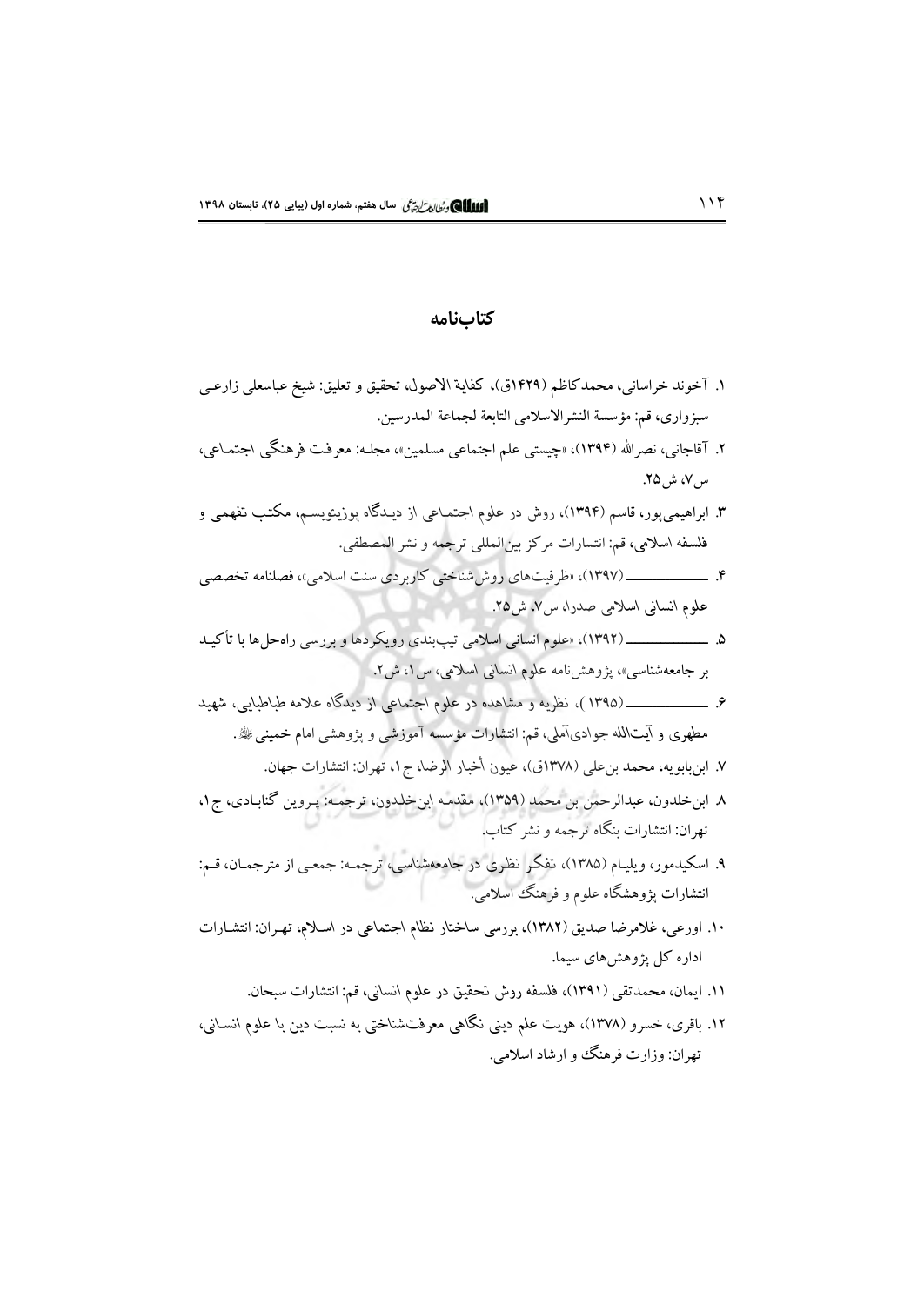- ۱۳. بستان، حسین (۱۳۸۸)، «جامعهشناسی اسلامی؛ بهسـوی یـک پپـارادایم»، فصـلنامه روششناسـی علوم انسانی، س۱۵، ش۱۶.
- خانواده، قم: انتشارات پژوهشگاه حوزه و دانشگاه.
- ۱۵. بلیکـی، نـورمن (۱۳۹۱)، پارادایمهمـای تحقیـق در علـوم انسـانی، متـرجم: حمیدرضـا حسـنی، محمدتقی ایمان و مسعود ماجدی، قم: انتشارات پژوهشگاه حوزه و دانشگاه.
	- ۱۶. یارسانیا، حمید (۱۳۹۰)، روششناسی انتقادی حکمت صدرایی، قم: انتشارات کتاب فردا.
		-
- ۱۸. ــــــــــــــــــــــ (۱۳۹۲)، رابطه نظریه و فرهنگ در بومیسازی جامعهشناسی، قم: انتشارات مؤسسه آموزشي و پژوهشي امام خمينې ﷺ.
- اسلام»، دوفصلنامه تخصصي علوم قرآن و تفسير معارج، س ٥، ش ١.
	- ٢٠. \_\_\_\_\_\_\_\_\_\_\_\_\_ (١٣٩٥)، اخلاق و عرفان، قم: انتشارات كتاب فردا.
- ٢١. \_\_\_\_\_\_\_ (١٣٩٧)، «چرا بايـد ابن خليدون را اشـعرى خوانيد»، فصـلنامه علوم انسـاني اسـلامي صدرا، س ۷، ش ۲۶ و ۲۷.
- ۲۲. ترنر، جاناتان (۱۳۹۷)، اصول نظری جامعهشناسی، ترجمه: عادل ابراهیمی و سلیمان میرزایـی و نازيلا عابديان، ج ١، تهران: انتشارات لويه.
- ۲۳. جعفری، محمدتقی (۱۳۷۳)، فرهنگ پیرو فرهنگ پیشرو، تهران: شـرکت انتشـارات علمـی و فرهنگے ٖ. "ا جامع علوم اتیا !
- ۲۴. جمعــی از پژوهشـگران (۱۴۲۶ق)، فرهنـگ فقـه مطـابق مـذهب اهل بيــت التيلا، زيــر نظــر: سیدمحمود هاشمی شاهرودی، قم: انتشارات مؤسسه دائـرة المعـارف فقـه اسـلامی بـر مـذهب اهل بيت ﷺ.
	- ۲۵. جواديآملي، عبدالله (۱۳۸۱)، دينشناسي؛ سلسله بحثهاي فلسفه دين، قم: انتشارات اسراء.
		-
		-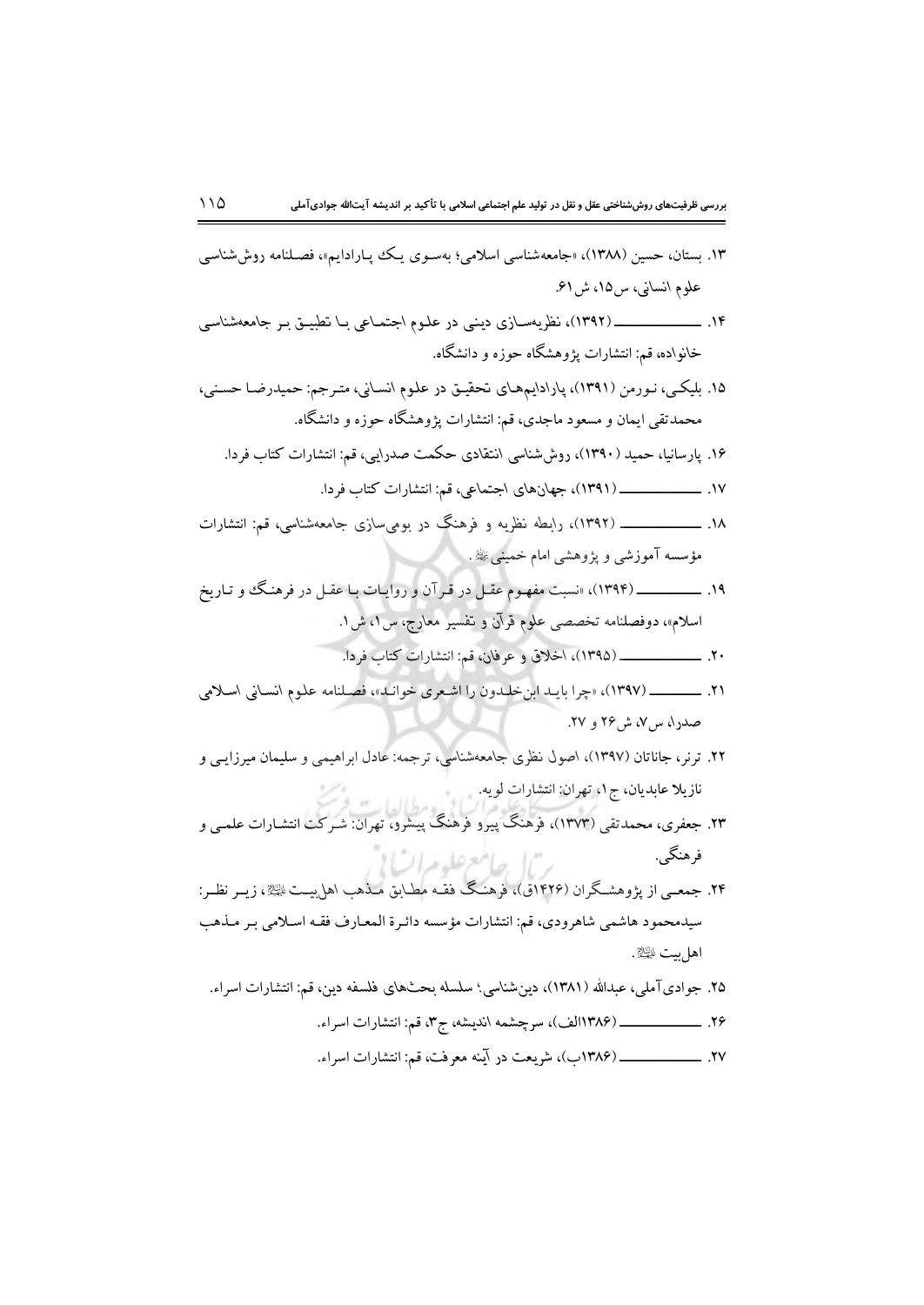174.   
\n174. 
$$
\frac{1}{2} \left( \frac{1}{2} + \frac{1}{2} \left( \frac{1}{2} + \frac{1}{2} \left( \frac{1}{2} + \frac{1}{2} \left( \frac{1}{2} + \frac{1}{2} \left( \frac{1}{2} + \frac{1}{2} \left( \frac{1}{2} + \frac{1}{2} \left( \frac{1}{2} + \frac{1}{2} \left( \frac{1}{2} + \frac{1}{2} \left( \frac{1}{2} + \frac{1}{2} \left( \frac{1}{2} + \frac{1}{2} \left( \frac{1}{2} + \frac{1}{2} \left( \frac{1}{2} + \frac{1}{2} \left( \frac{1}{2} + \frac{1}{2} \left( \frac{1}{2} + \frac{1}{2} \left( \frac{1}{2} + \frac{1}{2} \left( \frac{1}{2} + \frac{1}{2} \left( \frac{1}{2} + \frac{1}{2} \left( \frac{1}{2} + \frac{1}{2} \left( \frac{1}{2} + \frac{1}{2} \left( \frac{1}{2} + \frac{1}{2} \left( \frac{1}{2} + \frac{1}{2} \left( \frac{1}{2} + \frac{1}{2} \left( \frac{1}{2} + \frac{1}{2} \left( \frac{1}{2} + \frac{1}{2} \left( \frac{1}{2} + \frac{1}{2} \left( \frac{1}{2} + \frac{1}{2} \left( \frac{1}{2} + \frac{1}{2} \left( \frac{1}{2} + \frac{1}{2} \left( \frac{1}{2} + \frac{1}{2} \left( \frac{1}{2} + \frac{1}{2} \left( \frac{1}{2} + \frac{1}{2} \left( \frac{1}{2} + \frac{1}{2} \left( \frac{1}{2} + \frac{1}{2} \left( \frac{1}{2} + \frac{1}{2} \left( \frac{1}{2} + \frac{1}{2} \left( \frac{1}{2} + \frac{1}{2} \left( \frac{1}{2} + \frac{1}{2} \left( \frac{1}{2} + \frac{1}{2} \left( \frac{1}{2} + \frac{1}{2} \left( \frac{1}{2} + \frac{1}{2} \left( \frac{1}{2} + \frac{1}{2} \left
$$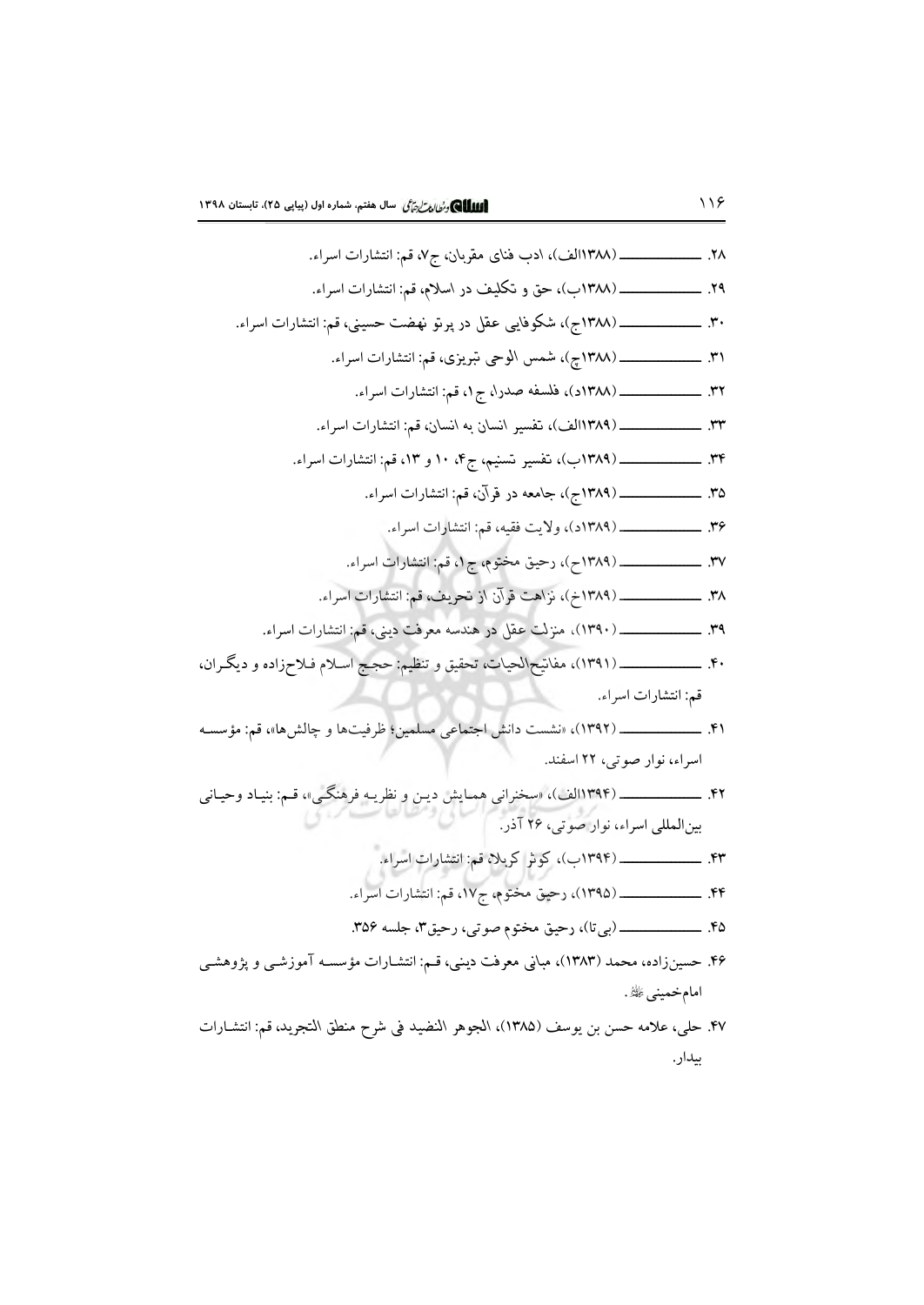- ۴۸. خسروپناه، عبدالحسین (۱۳۹۴)، روششناسی علوم اجتماعی، تهران: انتشارات مؤسسه پژوهشی حکمت و فلسفه ابران.
- ۴۹. خیری، یوسف (۱۳۸۶)، جامعهشناسی اسلامی؛ ضرورت و اهمیت آن، قم: مؤسسه آموزشـی و پژوهشی امامخمینی ﷺ.
- ۵۰. دانـائـیفرد، حســن (۱۳۸۹)، نظریــهپردازی؛ مبـانی و روششناسـیها، تهـران: ســازمان چــاپ و انتشار ات.
- ۵۱. روسک، جوزف و وارن رولند (۱۳۵۰)، مقدمـهای بـر جامعهشناسـی، ترجمـه: بهـروز نبـوی و احمد کریمی، تهران: انتشارات مؤسسه عالی حسابداری.
- ۵۲. ستوده، هـدايتالله (۱۳۸۴)، تـاريخ تفكر اجـتمـاعي در اسـلام از فـارابي تـا شـريعتي، تهـران: انتشارات ندای آریانا.
- ٥٣. شيرازي، صدرالدين (١٩٨١م)، الحكمة المتعالية في شرح الاسفار الاربعـة، بيروت: انتشـارات داراحياءالتراث العربي.
- ٥۴. صدر، سيدمحمدباقر (١٤٢۶ق)، دروس في علم الاصول، قـم: مؤسسـة النشـر الاسـلامي التابعـة لجماعة المدرسين.
- ۵۵. طوسی، محمد بن محمد نصیرالدین (بیتا)، اخلاق ناصری، تهران: انتشارات كتابفروشي اسلاميه.
- ۵۶. طباطبایی، سیدمحمدحسـین (۱۴۱۷ق)، المیـزان فی تفسـیرالقرآن، ج۴، قـم: انتشـارات جامعـه مددسين حوذه علعيثر فاستسلح وعلومرات في ومطيالعات فرس
- تبلیغات اسلامی.<br>۵۸. عابـدی شـاهرودی، علـی (۱۳۹۴)، سـنجش و ۱کتشـاف، تهـران: انتشـارات مؤسسـه پژوهشـی
- حكمت و فلسفه ايران.
- ٥٩. فارابي، ابونصر بن محمد (١٣٨١)، احصاء العلوم، ترجمـه: حسـين خـديوجم، تهـران: شـركت انتشارات علمي و فرهنگي.
- ۶۰. فرونـد، ژولـین (۱۳۶۲)، جامعهشناسـی مـاکس وبـر، ترجمـه: عبدالحسـین نیـک گهر، تهـران: انتشار ات نيكان.